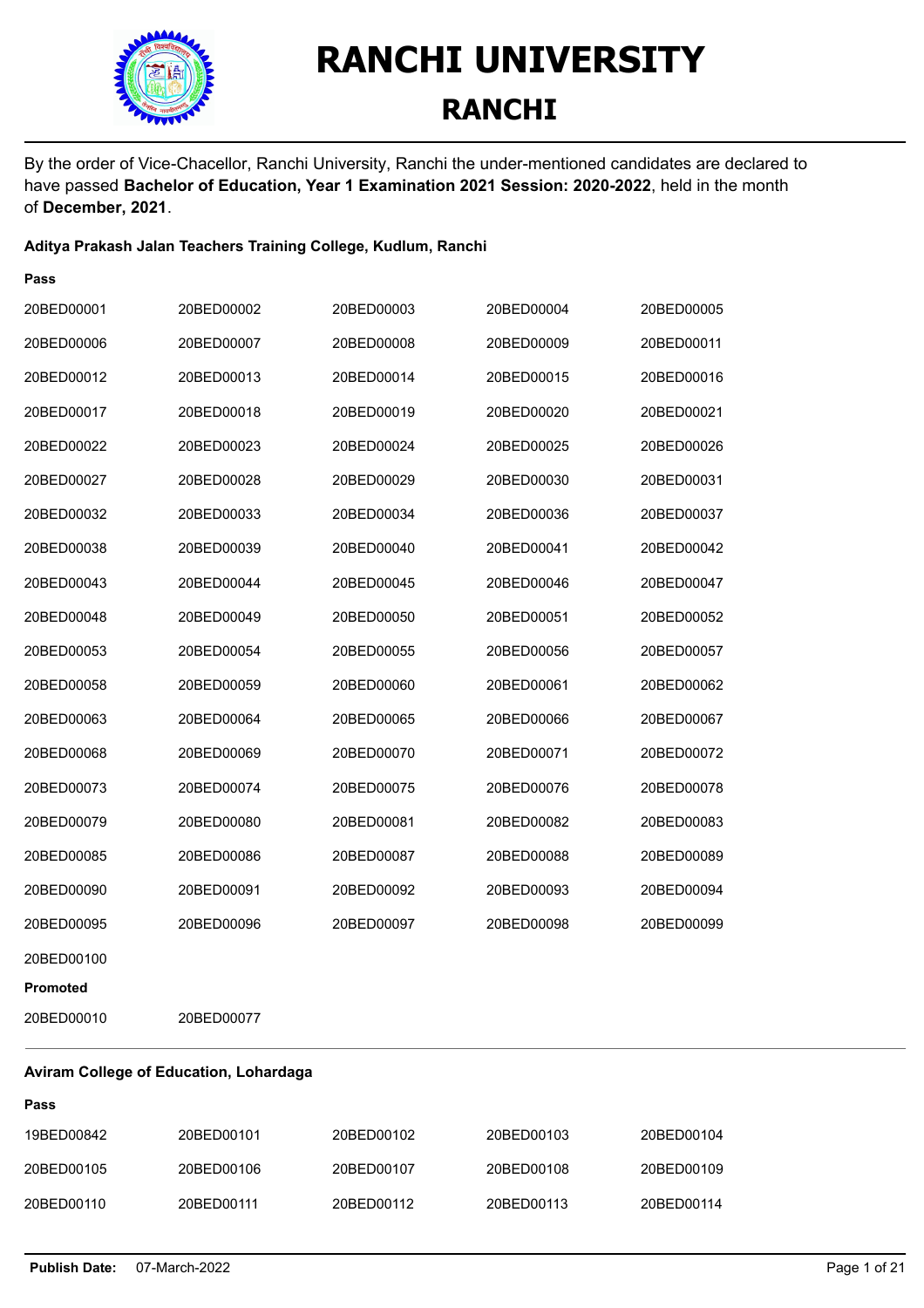

By the order of Vice-Chacellor, Ranchi University, Ranchi the under-mentioned candidates are declared to have passed **Bachelor of Education, Year 1 Examination 2021 Session: 2020-2022**, held in the month of **December, 2021**.

| 20BED00115 | 20BED00116 | 20BED00117 | 20BED00118 | 20BED00119 |
|------------|------------|------------|------------|------------|
| 20BED00120 | 20BED00121 | 20BED00122 | 20BED00123 | 20BED00124 |
| 20BED00125 | 20BED00126 | 20BED00127 | 20BED00128 | 20BED00129 |
| 20BED00130 | 20BED00131 | 20BED00132 | 20BED00133 | 20BED00134 |
| 20BED00135 | 20BED00136 | 20BED00137 | 20BED00138 | 20BED00139 |
| 20BED00140 | 20BED00141 | 20BED00142 | 20BED00143 | 20BED00144 |
| 20BED00145 | 20BED00146 | 20BED00147 | 20BED00148 | 20BED00149 |
| 20BED00150 | 20BED00151 | 20BED00152 | 20BED00153 | 20BED00154 |
| 20BED00155 | 20BED00156 | 20BED00157 | 20BED00158 | 20BED00159 |
| 20BED00160 | 20BED00161 | 20BED00162 | 20BED00163 | 20BED00164 |
| 20BED00165 | 20BED00166 | 20BED00167 | 20BED00168 | 20BED00169 |
| 20BED00170 | 20BED00171 | 20BED00172 | 20BED00173 | 20BED00174 |
| 20BED00175 | 20BED00176 | 20BED00177 | 20BED00178 | 20BED00179 |
| 20BED00180 | 20BED00181 | 20BED00182 | 20BED00183 | 20BED00184 |
| 20BED00185 | 20BED00186 | 20BED00187 | 20BED00188 | 20BED00189 |
| 20BED00190 | 20BED00191 | 20BED00192 | 20BED00193 | 20BED00194 |
| 20BED00195 | 20BED00196 | 20BED00197 | 20BED00198 | 20BED00199 |
| 20BED00200 |            |            |            |            |

#### **Bethesda Women Teachers Training College, Ranchi**

| 20BED00201 | 20BED00202 | 20BED00203 | 20BED00204 | 20BED00205 |
|------------|------------|------------|------------|------------|
| 20BED00206 | 20BED00207 | 20BED00208 | 20BED00209 | 20BED00210 |
| 20BFD00211 | 20BED00212 | 20BED00213 | 20BED00214 | 20BED00215 |
| 20BED00216 | 20BED00217 | 20BED00218 | 20BED00219 | 20BED00220 |
| 20BED00221 | 20BED00222 | 20BED00223 | 20BED00224 | 20BED00225 |
| 20BED00227 | 20BED00228 | 20BED00230 | 20BED00231 | 20BED00232 |
| 20BED00233 | 20BED00234 | 20BED00235 | 20BED00236 | 20BED00237 |
| 20BED00238 | 20BED00239 | 20BED00240 | 20BED00241 | 20BED00242 |
| 20BED00243 | 20BED00244 | 20BED00245 | 20BED00246 | 20BED00247 |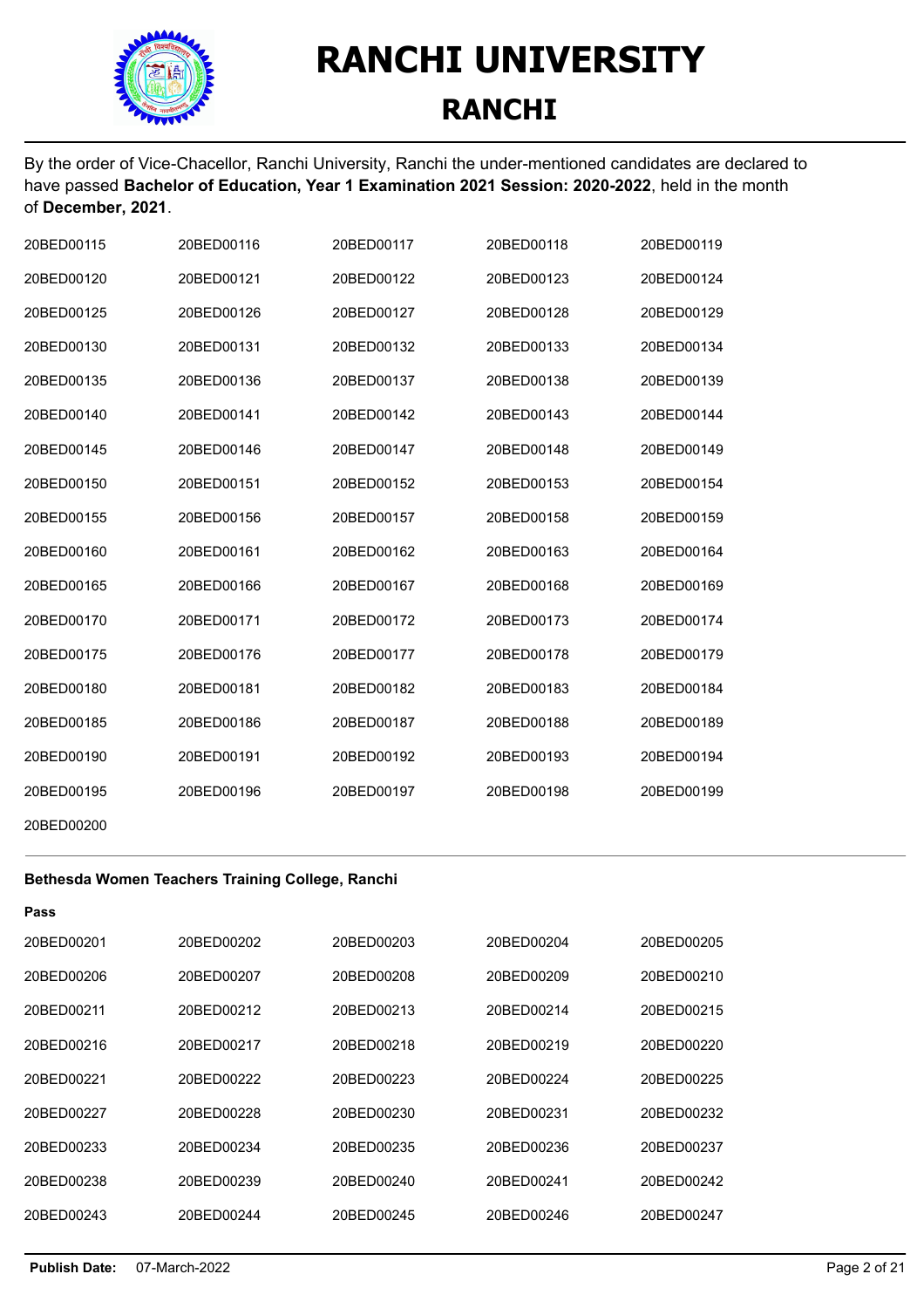

By the order of Vice-Chacellor, Ranchi University, Ranchi the under-mentioned candidates are declared to have passed **Bachelor of Education, Year 1 Examination 2021 Session: 2020-2022**, held in the month of **December, 2021**.

| 20BED00248      | 20BED00249 | 20BED00250 | 20BED00251 | 20BED00252 |
|-----------------|------------|------------|------------|------------|
| 20BED00253      | 20BED00254 | 20BED00255 | 20BED00256 | 20BED00257 |
| 20BED00258      | 20BED00259 | 20BED00260 | 20BED00261 | 20BED00262 |
| 20BED00263      | 20BED00264 | 20BED00265 | 20BED00266 | 20BED00267 |
| 20BED00268      | 20BED00269 | 20BED00270 | 20BED00271 | 20BED00272 |
| 20BED00273      | 20BED00274 | 20BED00275 | 20BED00276 | 20BED00277 |
| 20BED00278      | 20BED00279 | 20BED00280 | 20BED00281 | 20BED00282 |
| 20BED00283      | 20BED00284 | 20BED00285 | 20BED00286 | 20BED00287 |
| 20BED00288      | 20BED00289 | 20BED00290 | 20BED00291 | 20BED00292 |
| 20BED00293      | 20BED00294 | 20BED00295 | 20BED00296 | 20BED00297 |
| 20BED00298      | 20BED00299 |            |            |            |
| <b>Promoted</b> |            |            |            |            |
| 20BED00226      | 20BED00229 |            |            |            |

#### **Bharathi College of Education, Ranchi**

| 18BFD00354 | 19BFD00763 | 19BFD01028 | 20BED00300 | 20BED00301 |
|------------|------------|------------|------------|------------|
| 20BFD00302 | 20BED00303 | 20BFD00304 | 20BED00305 | 20BED00306 |
| 20BED00307 | 20BED00308 | 20BED00309 | 20BED00310 | 20BED00312 |
| 20BED00313 | 20BED00314 | 20BED00315 | 20BED00316 | 20BED00317 |
| 20BFD00318 | 20BFD00319 | 20BFD00320 | 20BFD00321 | 20BED00322 |
| 20BED00323 | 20BED00324 | 20BED00325 | 20BED00326 | 20BED00327 |
| 20BED00328 | 20BFD00329 | 20BED00330 | 20BED00331 | 20BED00332 |
| 20BED00333 | 20BED00334 | 20BED00335 | 20BED00336 | 20BED00337 |
| 20BED00338 | 20BED00339 | 20BED00340 | 20BED00341 | 20BED00342 |
| 20BED00343 | 20BFD00344 | 20BED00345 | 20BED00346 | 20BED00347 |
| 20BED00348 | 20BED00349 | 20BED00350 | 20BED00351 | 20BED00352 |
| 20BED00353 | 20BFD00354 | 20BFD00355 | 20BED00356 | 20BED00357 |
| 20BED00358 | 20BED00359 | 20BED00360 | 20BED00361 | 20BED00362 |
| 20BED00363 | 20BFD00364 | 20BED00365 | 20BED00366 | 20BED00367 |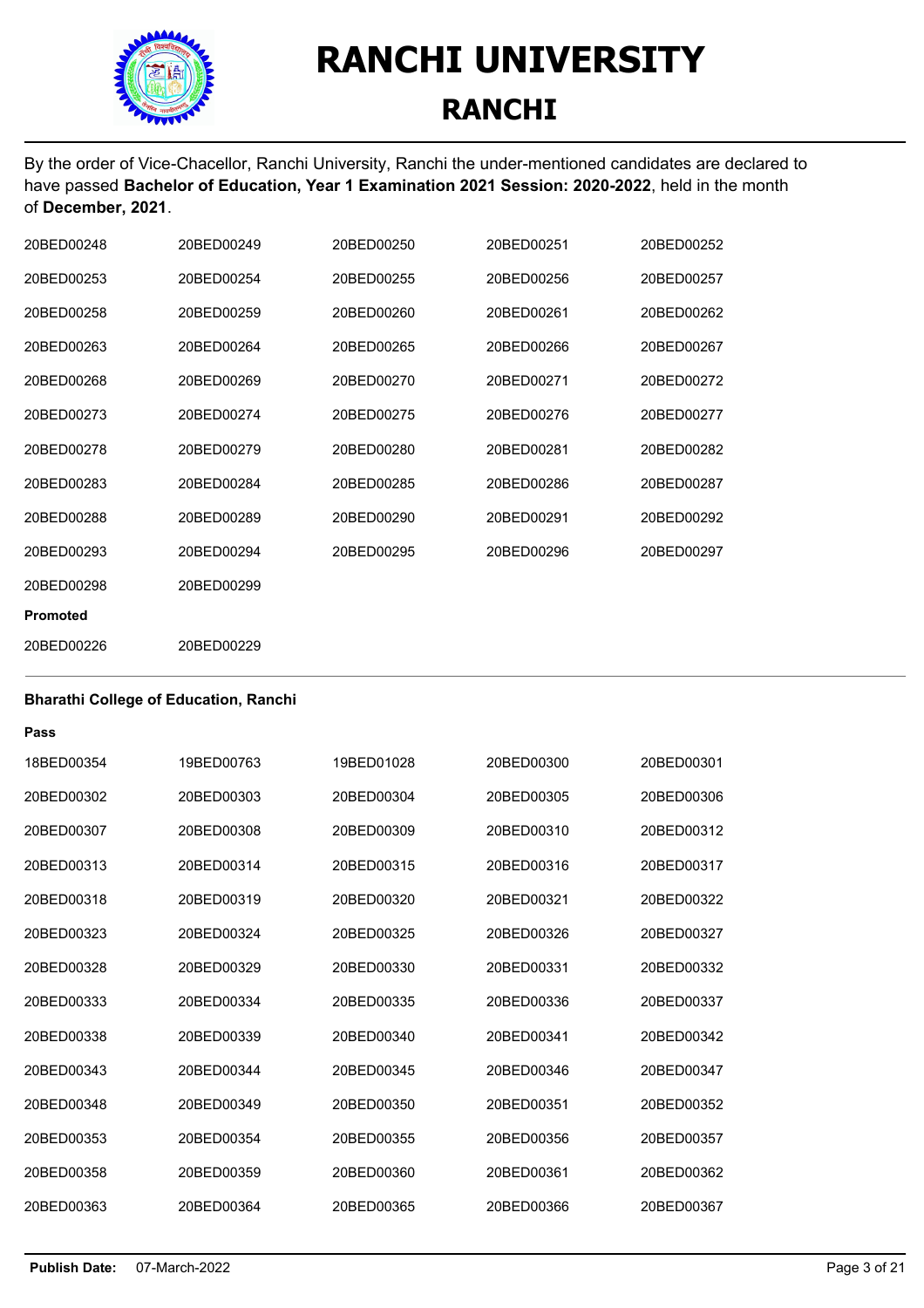

By the order of Vice-Chacellor, Ranchi University, Ranchi the under-mentioned candidates are declared to have passed **Bachelor of Education, Year 1 Examination 2021 Session: 2020-2022**, held in the month of **December, 2021**.

| 20BED00368      | 20BED00369 | 20BED00370 | 20BED00371 | 20BED00372 |
|-----------------|------------|------------|------------|------------|
| 20BED00373      | 20BED00374 | 20BED00375 | 20BED00376 | 20BED00377 |
| 20BED00378      | 20BED00379 | 20BED00380 | 20BED00381 | 20BED00382 |
| 20BED00383      | 20BED00384 | 20BED00385 | 20BED00386 | 20BED00387 |
| 20BED00388      | 20BED00389 | 20BED00390 | 20BED00391 | 20BED00392 |
| 20BED00393      | 20BED00394 | 20BED00396 | 20BED00397 | 20BED00398 |
| <b>Promoted</b> |            |            |            |            |

20BED00395

| <b>Cambridge Institute of Teachers Education, Ranchi</b> |            |            |            |            |
|----------------------------------------------------------|------------|------------|------------|------------|
| Pass                                                     |            |            |            |            |
| 20BED00399                                               | 20BED00400 | 20BED00401 | 20BED00402 | 20BED00403 |
| 20BED00404                                               | 20BED00405 | 20BED00406 | 20BED00407 | 20BED00408 |
| 20BED00409                                               | 20BED00410 | 20BED00411 | 20BED00412 | 20BED00413 |
| 20BED00414                                               | 20BED00415 | 20BED00416 | 20BED00417 | 20BED00418 |
| 20BED00419                                               | 20BED00420 | 20BED00421 | 20BED00422 | 20BED00423 |
| 20BED00424                                               | 20BED00425 | 20BED00426 | 20BED00427 | 20BED00428 |
| 20BED00429                                               | 20BED00430 | 20BED00431 | 20BED00432 | 20BED00433 |
| 20BED00434                                               | 20BED00435 | 20BED00436 | 20BED00437 | 20BED00438 |
| 20BED00439                                               | 20BED00440 | 20BED00441 | 20BED00442 | 20BED00443 |
| 20BED00444                                               | 20BED00445 | 20BED00446 | 20BED00447 | 20BED00448 |
| 20BED00449                                               | 20BED00450 | 20BED00451 | 20BED00452 | 20BED00453 |
| 20BED00454                                               | 20BED00455 | 20BED00456 | 20BED00457 | 20BED00458 |
| 20BED00459                                               | 20BED00460 | 20BED00461 | 20BED00463 | 20BED00464 |
| 20BED00465                                               | 20BED00466 | 20BED00467 | 20BED00468 | 20BED00469 |
| 20BED00470                                               | 20BED00471 | 20BED00472 | 20BED00473 | 20BED00474 |
| 20BED00475                                               | 20BED00476 | 20BED00477 | 20BED00478 | 20BED00479 |
| 20BED00480                                               | 20BED00481 | 20BED00482 | 20BED00484 | 20BED00485 |
| 20BED00486                                               | 20BED00487 | 20BED00488 | 20BED00489 | 20BED00490 |
| 20BED00491                                               | 20BED00492 | 20BED00493 | 20BED00494 | 20BED00495 |
|                                                          |            |            |            |            |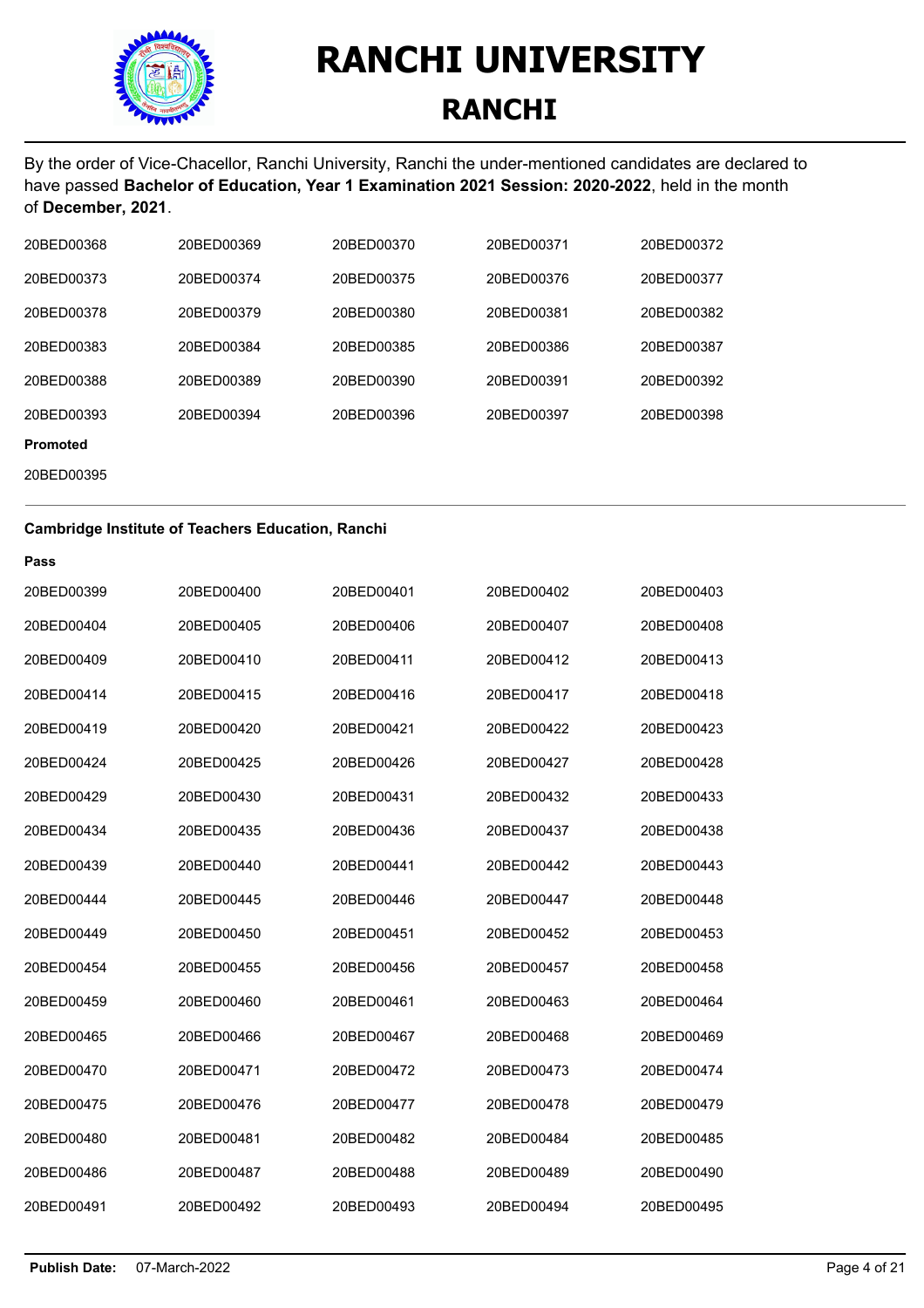

### **RANCHI**

By the order of Vice-Chacellor, Ranchi University, Ranchi the under-mentioned candidates are declared to have passed **Bachelor of Education, Year 1 Examination 2021 Session: 2020-2022**, held in the month of **December, 2021**.

| 20BED00496                             | 20BED00497 | 20BED00498 |            |            |  |
|----------------------------------------|------------|------------|------------|------------|--|
| Doranda College, Ranchi                |            |            |            |            |  |
| Pass                                   |            |            |            |            |  |
| 19BED00268                             | 20BED00499 | 20BED00500 | 20BED00501 | 20BED00502 |  |
| 20BED00504                             | 20BED00505 | 20BED00506 | 20BED00507 | 20BED00508 |  |
| 20BED00509                             | 20BED00510 | 20BED00511 | 20BED00512 | 20BED00513 |  |
| 20BED00514                             | 20BED00515 | 20BED00516 | 20BED00517 | 20BED00518 |  |
| 20BED00519                             | 20BED00520 | 20BED00521 | 20BED00522 | 20BED00523 |  |
| 20BED00524                             | 20BED00525 | 20BED00526 | 20BED00527 | 20BED00528 |  |
| 20BED00529                             | 20BED00530 | 20BED00531 | 20BED00532 | 20BED00533 |  |
| 20BED00534                             | 20BED00535 | 20BED00536 | 20BED00537 | 20BED00538 |  |
| 20BED00539                             | 20BED00540 | 20BED00541 | 20BED00542 | 20BED00543 |  |
| 20BED00544                             | 20BED00545 | 20BED00546 | 20BED00547 | 20BED00548 |  |
| 20BED00549                             | 20BED00550 | 20BED00551 | 20BED00552 | 20BED00553 |  |
| 20BED00554                             | 20BED00555 | 20BED00556 | 20BED00557 | 20BED00558 |  |
| 20BED00559                             | 20BED00560 | 20BED00561 | 20BED00562 | 20BED00563 |  |
| 20BED00566                             | 20BED00567 | 20BED00568 | 20BED00569 | 20BED00570 |  |
| 20BED00571                             | 20BED00572 | 20BED00573 | 20BED00574 | 20BED00575 |  |
| 20BED00576                             | 20BED00577 | 20BED00578 | 20BED00579 | 20BED00580 |  |
| 20BED00581                             | 20BED00582 | 20BED00583 | 20BED00584 | 20BED00585 |  |
| 20BED00586                             | 20BED00587 | 20BED00588 | 20BED00589 | 20BED00590 |  |
| 20BED00591                             | 20BED00592 | 20BED00593 | 20BED00594 | 20BED00595 |  |
| 20BED00596                             | 20BED00597 | 20BED00598 |            |            |  |
| Promoted                               |            |            |            |            |  |
| 20BED00503                             | 20BED00564 | 20BED00565 |            |            |  |
| <b>Fatma Teachers Training College</b> |            |            |            |            |  |
| Pass                                   |            |            |            |            |  |
| 19BED01480                             | 20BED00599 | 20BED00600 | 20BED00601 | 20BED00603 |  |
| 20BED00604                             | 20BED00605 | 20BED00606 | 20BED00607 | 20BED00608 |  |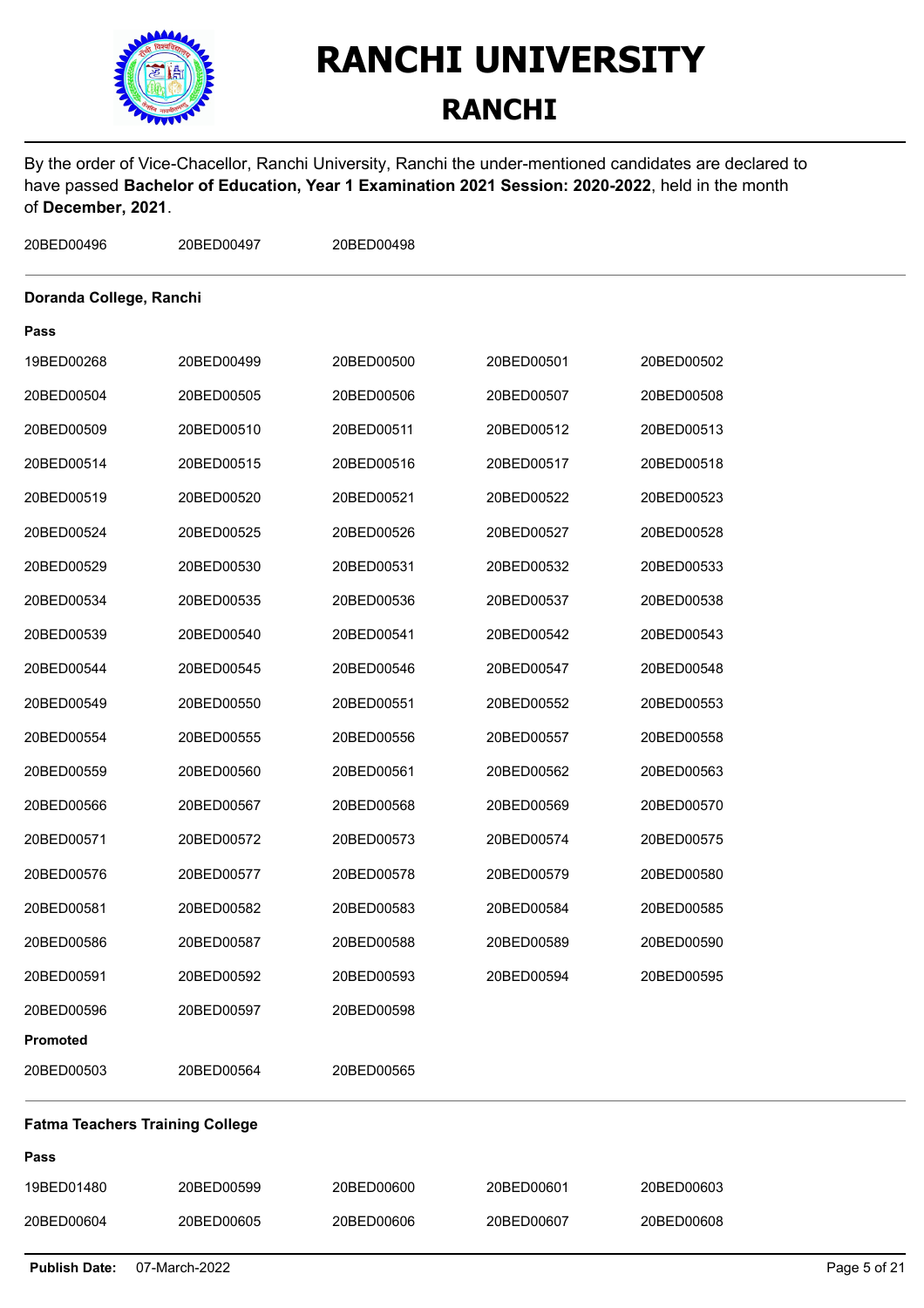

By the order of Vice-Chacellor, Ranchi University, Ranchi the under-mentioned candidates are declared to have passed **Bachelor of Education, Year 1 Examination 2021 Session: 2020-2022**, held in the month of **December, 2021**.

| 20BED00610      | 20BED00611 | 20BED00612 | 20BED00613 | 20BED00614 |
|-----------------|------------|------------|------------|------------|
| 20BED00615      | 20BED00616 | 20BED00617 | 20BED00618 | 20BED00619 |
| 20BED00620      | 20BED00621 | 20BED00622 | 20BED00623 | 20BED00624 |
| 20BED00625      | 20BED00626 | 20BED00627 | 20BED00628 | 20BED00629 |
| 20BED00630      | 20BED00631 | 20BED00632 | 20BED00633 | 20BED00634 |
| 20BED00635      | 20BED00636 | 20BED00637 | 20BED00638 | 20BED00640 |
| 20BED00641      | 20BED00642 | 20BED00643 | 20BED00644 | 20BED00645 |
| 20BED00646      | 20BED00647 | 20BED00648 | 20BED00649 | 20BED00651 |
| 20BED00652      | 20BED00653 | 20BED00654 | 20BED00655 | 20BED00656 |
| 20BED00657      | 20BED00658 | 20BED00659 | 20BED00660 | 20BED00661 |
| 20BED00662      | 20BED00663 | 20BED00664 | 20BED00665 | 20BED00666 |
| 20BED00667      | 20BED00668 | 20BED00670 | 20BED00671 | 20BED00672 |
| 20BED00673      | 20BED00674 | 20BED00675 | 20BED00676 | 20BED00677 |
| 20BED00678      | 20BED00679 | 20BED00680 | 20BED00681 | 20BED00682 |
| 20BED00683      | 20BED00684 | 20BED00685 | 20BED00686 | 20BED00688 |
| 20BED00689      | 20BED00690 | 20BED00691 | 20BED00692 | 20BED00693 |
| 20BED00694      | 20BED00695 | 20BED00697 | 20BED00698 |            |
| <b>Promoted</b> |            |            |            |            |
| 20BED00602      | 20BED00609 | 20BED00650 | 20BED00669 | 20BED00687 |
|                 |            |            |            |            |

#### **Government Womens Teacher Training College, Ranchi**

| Pass       |            |            |            |            |
|------------|------------|------------|------------|------------|
| 19BED01571 | 20BED00699 | 20BED00700 | 20BED00701 | 20BED00702 |
| 20BED00703 | 20BED00704 | 20BED00705 | 20BED00706 | 20BED00707 |
| 20BED00708 | 20BED00709 | 20BED00710 | 20BED00711 | 20BED00712 |
| 20BED00713 | 20BED00714 | 20BED00715 | 20BED00716 | 20BED00717 |
| 20BED00718 | 20BED00719 | 20BED00720 | 20BED00721 | 20BED00722 |
| 20BED00723 | 20BED00724 | 20BED00725 | 20BED00726 | 20BED00727 |
| 20BED00728 | 20BED00729 | 20BED00730 | 20BED00731 | 20BED00732 |
| 20BED00733 | 20BED00734 | 20BED00735 | 20BED00736 | 20BED00737 |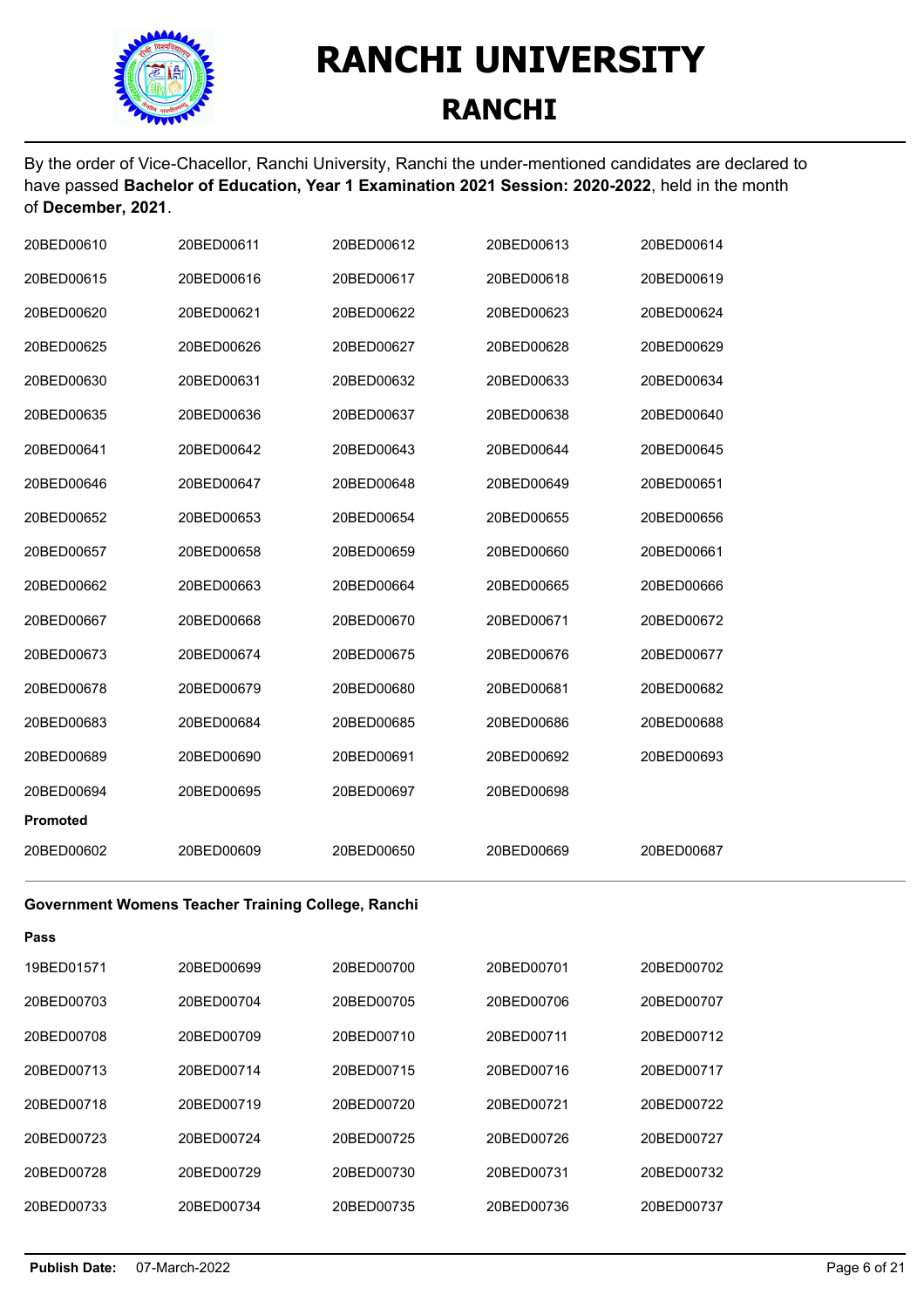

By the order of Vice-Chacellor, Ranchi University, Ranchi the under-mentioned candidates are declared to have passed **Bachelor of Education, Year 1 Examination 2021 Session: 2020-2022**, held in the month of **December, 2021**.

| 20BED00738 | 20BED00739 | 20BED00740 | 20BED00741 | 20BED00742 |
|------------|------------|------------|------------|------------|
| 20BED00743 | 20BED00744 | 20BED00745 | 20BED00746 | 20BED00747 |
| 20BED00748 | 20BED00749 | 20BED00750 | 20BED00751 | 20BED00752 |
| 20BED00753 | 20BED00754 | 20BED00755 | 20BED00756 | 20BED00757 |
| 20BED00758 | 20BED00759 | 20BED00760 | 20BED00761 | 20BED00762 |
| 20BED00763 | 20BED00764 | 20BED00765 | 20BED00766 | 20BED00767 |
| 20BED00768 | 20BED00769 | 20BED00770 | 20BED00771 | 20BED00772 |
| 20BED00773 | 20BED00774 | 20BED00775 | 20BED00776 | 20BED00777 |
| 20BED00778 | 20BED00779 | 20BED00780 | 20BED00781 | 20BED00782 |
| 20BED00783 | 20BED00784 | 20BED00785 | 20BED00786 | 20BED00787 |
| 20BED00788 | 20BED00789 | 20BED00790 | 20BED00791 | 20BED00792 |
| 20BED00793 | 20BED00794 | 20BED00795 | 20BED00796 |            |

### **J. D. National B.Ed. College, Ranchi**

| 19BED00986 | 20BED00897 | 20BED00898 | 20BED00899 | 20BED00900 |
|------------|------------|------------|------------|------------|
| 20BED00901 | 20BED00902 | 20BED00903 | 20BFD00904 | 20BED00905 |
| 20BED00906 | 20BED00907 | 20BED00908 | 20BED00909 | 20BED00910 |
| 20BED00911 | 20BFD00912 | 20BFD00913 | 20BFD00914 | 20BED00915 |
| 20BED00916 | 20BFD00917 | 20BFD00919 | 20BED00920 | 20BED00921 |
| 20BED00922 | 20BED00923 | 20BED00924 | 20BED00925 | 20BED00926 |
| 20BED00927 | 20BED00929 | 20BED00930 | 20BED00931 | 20BED00932 |
| 20BED00933 | 20BED00934 | 20BED00935 | 20BED00936 | 20BED00937 |
| 20BED00938 | 20BED00939 | 20BFD00940 | 20BED00941 | 20BED00942 |
| 20BFD00943 | 20BFD00944 | 20BFD00945 | 20BFD00947 | 20BFD00948 |
| 20BED00949 | 20BED00950 | 20BED00952 | 20BED00953 | 20BED00954 |
| 20BED00955 | 20BED00956 | 20BED00957 | 20BED00958 | 20BED00959 |
| 20BED00960 | 20BED00962 | 20BED00963 | 20BFD00964 | 20BED00965 |
| 20BED00966 | 20BED00967 | 20BED00968 | 20BED00969 | 20BED00970 |
| 20BED00971 | 20BFD00972 | 20BED00973 | 20BFD00975 | 20BED00976 |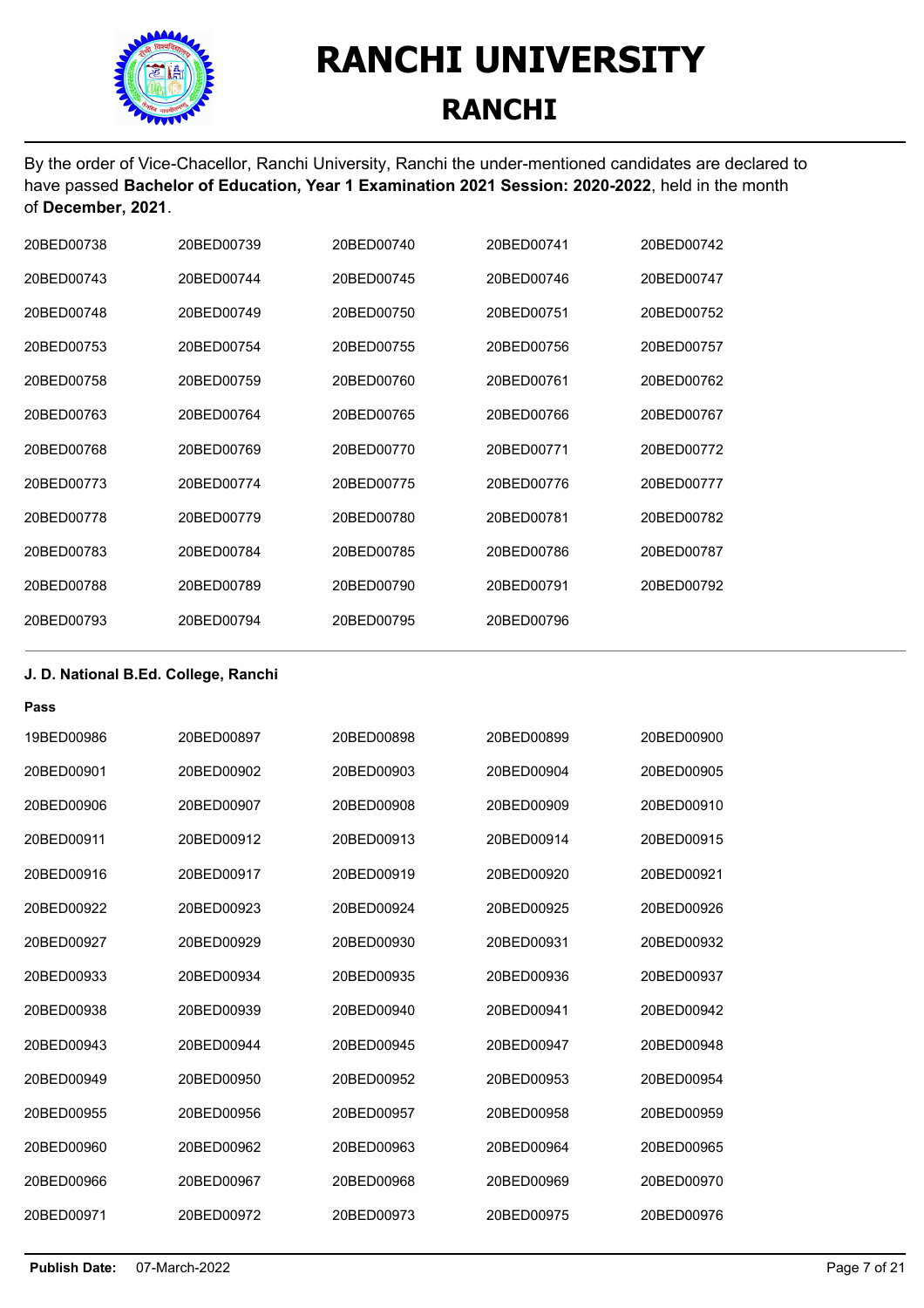

By the order of Vice-Chacellor, Ranchi University, Ranchi the under-mentioned candidates are declared to have passed **Bachelor of Education, Year 1 Examination 2021 Session: 2020-2022**, held in the month of **December, 2021**.

| 20BED00977      | 20BED00978 | 20BED00979 | 20BED00980 | 20BED00981 |
|-----------------|------------|------------|------------|------------|
| 20BED00982      | 20BED00983 | 20BED00984 | 20BED00985 | 20BED00986 |
| 20BED00987      | 20BED00988 | 20BED00989 | 20BED00990 | 20BED00991 |
| 20BED00992      | 20BED00993 | 20BED00994 | 20BED00995 | 20BED00996 |
| <b>Promoted</b> |            |            |            |            |
| 20BED00961      |            |            |            |            |
|                 |            |            |            |            |

#### **Jaspuria B.Ed. College, Ranchi**

| Pass       |            |            |            |            |
|------------|------------|------------|------------|------------|
| 19BED00905 | 19BED01201 | 19BED01240 | 20BED00797 | 20BED00798 |
| 20BED00799 | 20BED00800 | 20BED00801 | 20BED00802 | 20BED00803 |
| 20BED00804 | 20BED00805 | 20BED00806 | 20BED00807 | 20BED00808 |
| 20BED00809 | 20BED00810 | 20BED00811 | 20BED00812 | 20BED00813 |
| 20BED00814 | 20BED00815 | 20BED00816 | 20BED00817 | 20BED00818 |
| 20BED00819 | 20BED00820 | 20BED00821 | 20BED00822 | 20BED00823 |
| 20BED00824 | 20BED00825 | 20BED00826 | 20BED00827 | 20BED00828 |
| 20BED00829 | 20BED00830 | 20BED00831 | 20BED00832 | 20BED00833 |
| 20BED00834 | 20BED00835 | 20BED00836 | 20BED00837 | 20BED00838 |
| 20BED00839 | 20BED00840 | 20BED00841 | 20BED00842 | 20BED00843 |
| 20BED00844 | 20BED00845 | 20BED00846 | 20BED00847 | 20BED00848 |
| 20BED00849 | 20BED00850 | 20BED00851 | 20BED00852 | 20BED00853 |
| 20BED00854 | 20BED00855 | 20BED00856 | 20BED00857 | 20BED00859 |
| 20BED00860 | 20BED00861 | 20BED00863 | 20BED00864 | 20BED00865 |
| 20BED00866 | 20BED00867 | 20BED00868 | 20BED00869 | 20BED00870 |
| 20BED00871 | 20BED00872 | 20BED00873 | 20BED00874 | 20BED00875 |
| 20BED00876 | 20BED00877 | 20BED00878 | 20BED00879 | 20BED00880 |
| 20BED00881 | 20BED00882 | 20BED00883 | 20BED00885 | 20BED00886 |
| 20BED00887 | 20BED00888 | 20BED00889 | 20BED00890 | 20BED00891 |
| 20BED00892 | 20BED00893 | 20BED00894 | 20BED00895 | 20BED00896 |
| Promoted   |            |            |            |            |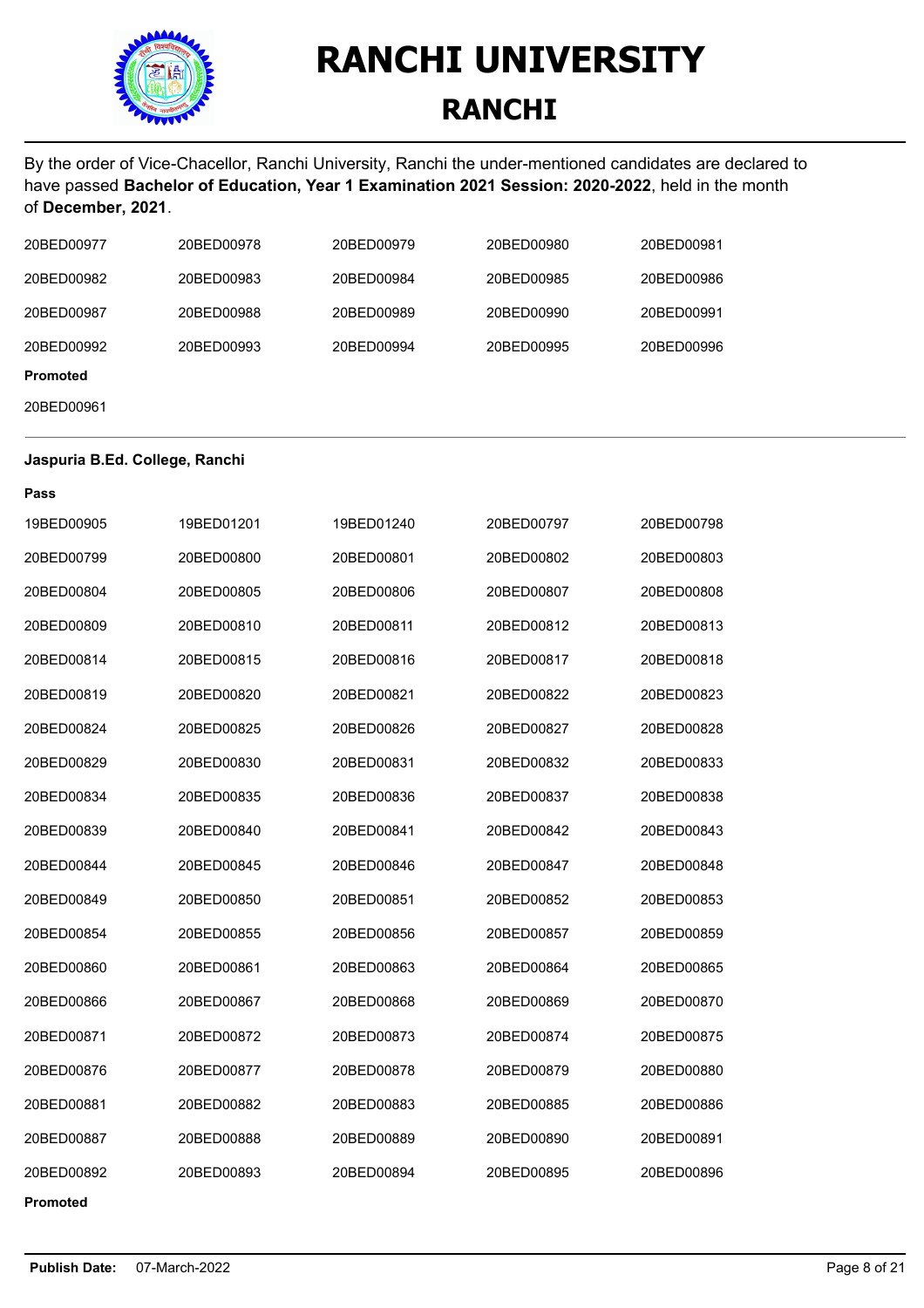

### **RANCHI**

By the order of Vice-Chacellor, Ranchi University, Ranchi the under-mentioned candidates are declared to have passed **Bachelor of Education, Year 1 Examination 2021 Session: 2020-2022**, held in the month of **December, 2021**.

| 20BED00858                  | 20BED00862                            | 20BED00884 |            |            |  |
|-----------------------------|---------------------------------------|------------|------------|------------|--|
| Kartik Oraon College, Gumla |                                       |            |            |            |  |
| Pass                        |                                       |            |            |            |  |
| 20BED00998                  | 20BED00999                            | 20BED01000 | 20BED01001 | 20BED01002 |  |
| 20BED01003                  | 20BED01004                            | 20BED01005 | 20BED01006 | 20BED01007 |  |
| 20BED01008                  | 20BED01009                            | 20BED01010 | 20BED01011 | 20BED01012 |  |
| 20BED01013                  | 20BED01014                            | 20BED01015 | 20BED01016 | 20BED01018 |  |
| 20BED01019                  | 20BED01020                            | 20BED01022 | 20BED01023 | 20BED01024 |  |
| 20BED01025                  | 20BED01026                            | 20BED01027 | 20BED01028 | 20BED01029 |  |
| 20BED01030                  | 20BED01031                            | 20BED01033 | 20BED01034 | 20BED01035 |  |
| 20BED01036                  | 20BED01037                            | 20BED01038 | 20BED01039 | 20BED01040 |  |
| 20BED01041                  | 20BED01042                            | 20BED01043 | 20BED01044 | 20BED01045 |  |
| 20BED01046                  | 20BED01047                            | 20BED01048 | 20BED01049 | 20BED01050 |  |
| 20BED01051                  | 20BED01052                            | 20BED01053 | 20BED01054 | 20BED01055 |  |
| 20BED01056                  | 20BED01057                            | 20BED01058 | 20BED01059 | 20BED01060 |  |
| 20BED01061                  | 20BED01062                            | 20BED01063 | 20BED01064 | 20BED01065 |  |
| 20BED01066                  | 20BED01067                            | 20BED01068 | 20BED01069 | 20BED01070 |  |
| 20BED01071                  | 20BED01072                            | 20BED01073 | 20BED01074 | 20BED01075 |  |
| 20BED01076                  | 20BED01077                            | 20BED01078 | 20BED01079 | 20BED01080 |  |
| 20BED01081                  | 20BED01082                            | 20BED01083 | 20BED01084 | 20BED01085 |  |
| 20BED01086                  | 20BED01087                            | 20BED01088 | 20BED01089 | 20BED01090 |  |
| 20BED01091                  | 20BED01092                            | 20BED01093 | 20BED01094 | 20BED01095 |  |
| 20BED01096                  |                                       |            |            |            |  |
| Promoted                    |                                       |            |            |            |  |
| 20BED01021                  |                                       |            |            |            |  |
|                             | Manrakhan Mahto B.Ed. College, Ranchi |            |            |            |  |

#### **Manrakhan Mahto B.Ed. College, Ranchi**

| Pass       |            |            |            |            |
|------------|------------|------------|------------|------------|
| 20BED01097 | 20BED01098 | 20BED01099 | 20BED01100 | 20BED01101 |
| 20BED01102 | 20BED01103 | 20BED01104 | 20BED01105 | 20BED01106 |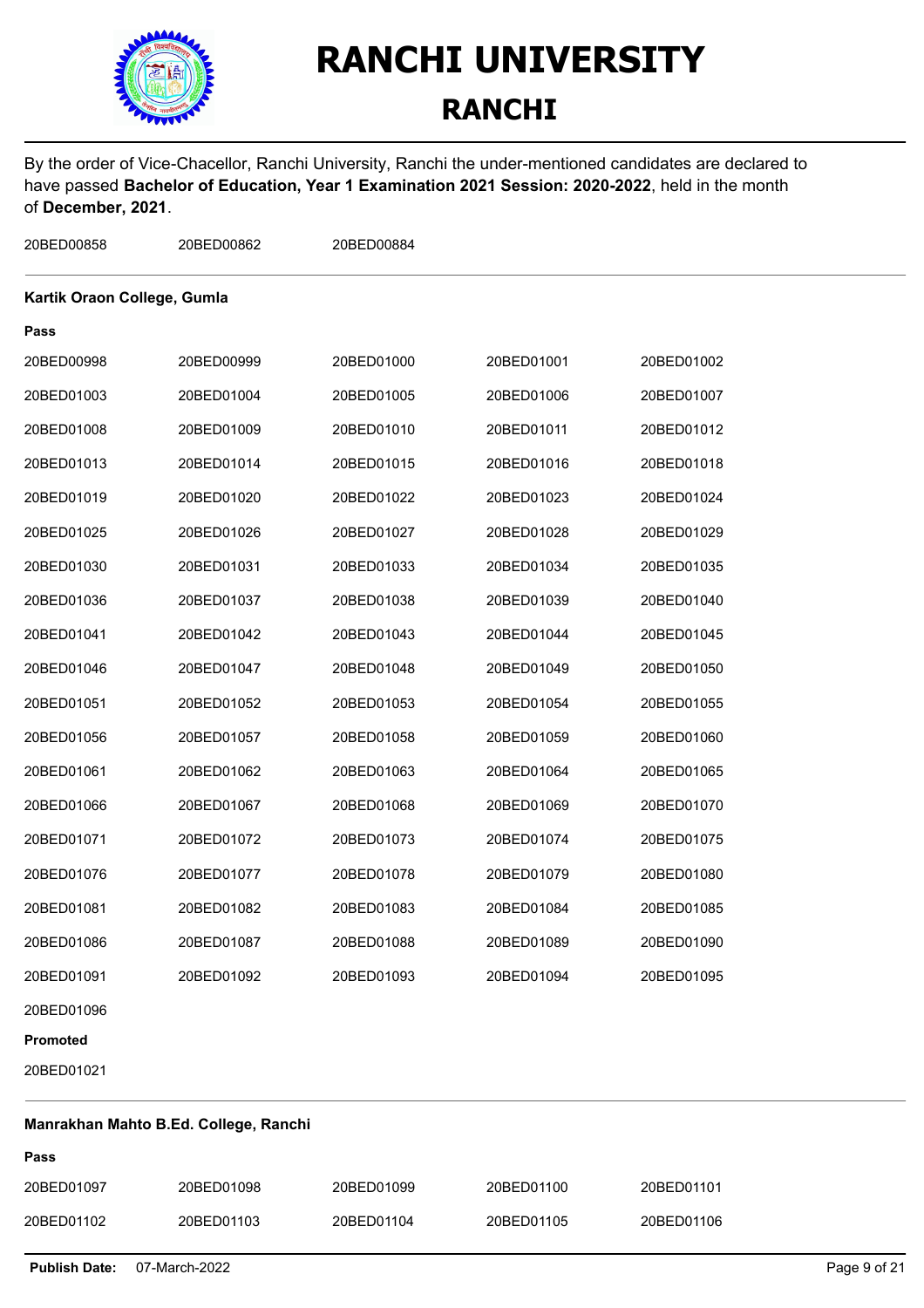

By the order of Vice-Chacellor, Ranchi University, Ranchi the under-mentioned candidates are declared to have passed **Bachelor of Education, Year 1 Examination 2021 Session: 2020-2022**, held in the month of **December, 2021**.

| 20BED01107 | 20BED01108 | 20BED01109 | 20BED01110 | 20BED01111 |
|------------|------------|------------|------------|------------|
| 20BED01112 | 20BED01113 | 20BED01114 | 20BED01115 | 20BED01116 |
| 20BED01117 | 20BED01118 | 20BED01119 | 20BED01120 | 20BED01121 |
| 20BED01122 | 20BED01123 | 20BED01124 | 20BED01125 | 20BED01126 |
| 20BED01127 | 20BED01128 | 20BED01129 | 20BED01130 | 20BED01131 |
| 20BED01132 | 20BED01133 | 20BED01134 | 20BED01135 | 20BED01136 |
| 20BED01137 | 20BED01138 | 20BED01139 | 20BED01140 | 20BED01141 |
| 20BED01142 | 20BED01143 | 20BED01144 | 20BED01145 | 20BED01146 |
| 20BED01147 | 20BED01148 | 20BED01149 | 20BED01150 | 20BED01151 |
| 20BED01152 | 20BED01153 | 20BED01154 | 20BED01155 | 20BED01156 |
| 20BED01157 | 20BED01158 | 20BED01159 | 20BED01160 | 20BED01161 |
| 20BED01162 | 20BED01163 | 20BED01164 | 20BED01165 | 20BED01166 |
| 20BED01167 | 20BED01168 | 20BED01169 | 20BED01170 | 20BED01171 |
| 20BED01172 | 20BED01173 | 20BED01174 | 20BED01175 | 20BED01176 |
| 20BED01177 | 20BED01178 | 20BED01179 | 20BED01180 | 20BED01181 |
| 20BED01182 | 20BED01183 | 20BED01184 | 20BED01185 | 20BED01186 |
| 20BED01187 | 20BED01188 | 20BED01189 | 20BED01190 | 20BED01191 |
| 20BED01192 | 20BED01193 | 20BED01194 | 20BED01195 | 20BED01196 |

#### **Mother Ziramani Teacher Training College, Ranchi**

| Pass       |            |            |            |            |
|------------|------------|------------|------------|------------|
| 19BED01400 | 20BED01296 | 20BED01297 | 20BED01298 | 20BED01299 |
| 20BED01300 | 20BED01301 | 20BED01302 | 20BED01303 | 20BED01304 |
| 20BED01305 | 20BED01306 | 20BED01307 | 20BED01308 | 20BED01309 |
| 20BED01310 | 20BED01311 | 20BED01312 | 20BED01313 | 20BED01314 |
| 20BED01315 | 20BED01316 | 20BED01317 | 20BED01318 | 20BED01319 |
| 20BED01320 | 20BED01321 | 20BED01322 | 20BED01323 | 20BED01324 |
| 20BED01326 | 20BED01327 | 20BED01328 | 20BED01329 | 20BED01330 |
| 20BED01331 | 20BED01332 | 20BED01333 | 20BED01334 | 20BED01335 |
| 20BED01336 | 20BED01337 | 20BED01338 | 20BED01339 | 20BED01340 |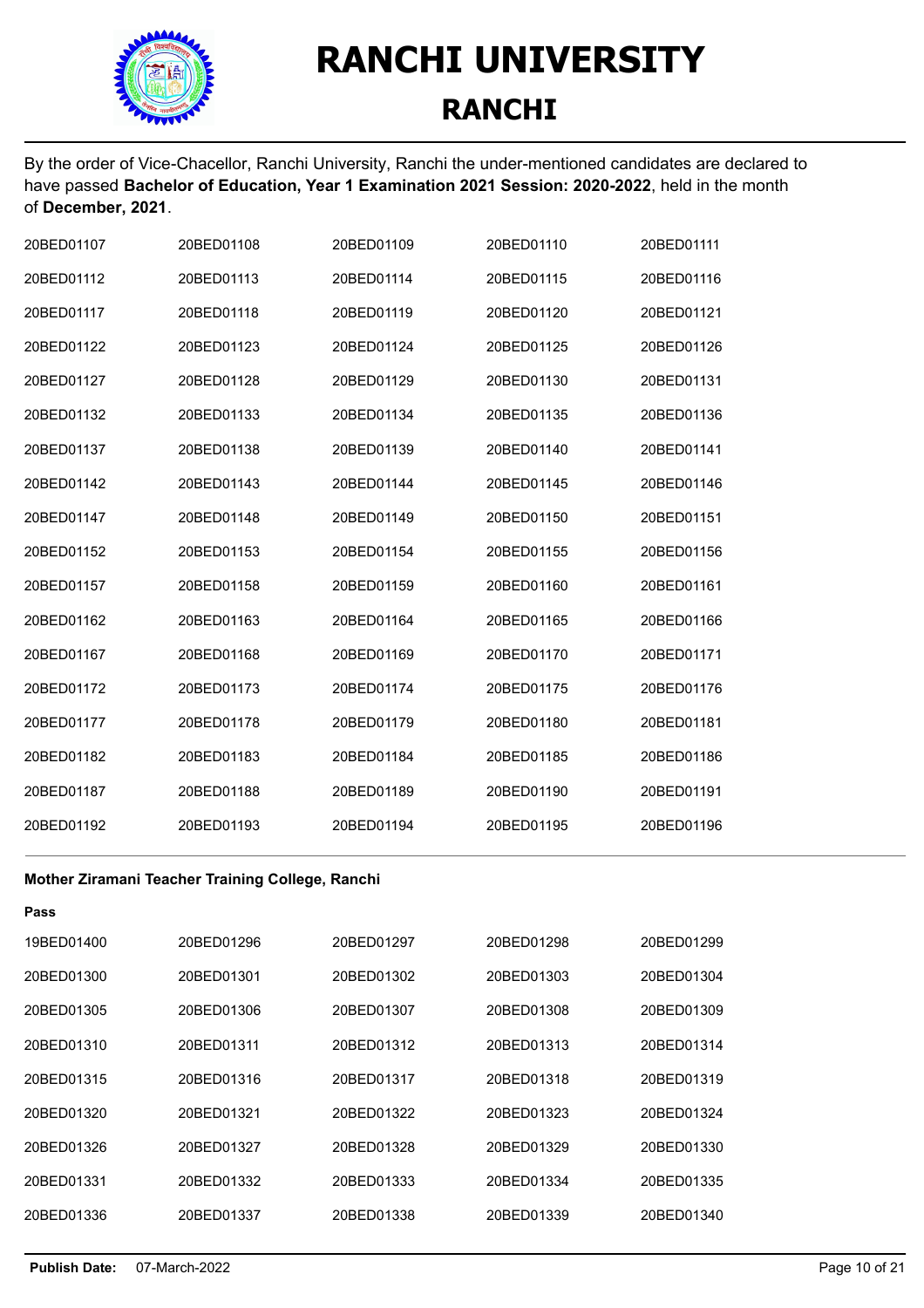

By the order of Vice-Chacellor, Ranchi University, Ranchi the under-mentioned candidates are declared to have passed **Bachelor of Education, Year 1 Examination 2021 Session: 2020-2022**, held in the month of **December, 2021**.

| 20BED01341 | 20BED01342 | 20BED01343 | 20BED01344 | 20BED01345 |
|------------|------------|------------|------------|------------|
| 20BED01346 | 20BED01347 | 20BED01348 | 20BED01349 | 20BED01350 |
| 20BED01351 | 20BED01352 | 20BED01353 | 20BED01354 | 20BED01355 |
| 20BED01356 | 20BED01357 | 20BED01358 | 20BED01359 | 20BED01360 |
| 20BED01361 | 20BED01362 | 20BED01363 | 20BED01364 | 20BED01365 |
| 20BED01366 | 20BED01367 | 20BED01368 | 20BED01369 | 20BED01370 |
| 20BED01371 | 20BED01372 | 20BED01373 | 20BED01374 | 20BED01375 |
| 20BED01376 | 20BED01377 | 20BED01378 | 20BED01379 | 20BED01380 |
| 20BED01381 | 20BED01382 | 20BED01383 | 20BED01384 | 20BED01385 |
| 20BED01386 | 20BED01387 | 20BED01388 | 20BED01389 | 20BED01390 |
| 20BED01391 | 20BED01392 | 20BED01393 | 20BED01394 | 20BED01395 |

#### **Moti Raj Devi Teachers Training College, Ranchi**

| Pass       |            |            |            |            |
|------------|------------|------------|------------|------------|
| 20BED01197 | 20BED01198 | 20BED01199 | 20BED01200 | 20BED01201 |
| 20BED01202 | 20BED01203 | 20BED01204 | 20BED01205 | 20BED01207 |
| 20BED01208 | 20BED01209 | 20BED01210 | 20BED01211 | 20BED01212 |
| 20BED01213 | 20BED01214 | 20BED01215 | 20BED01216 | 20BED01217 |
| 20BED01218 | 20BED01219 | 20BED01220 | 20BED01221 | 20BED01222 |
| 20BED01223 | 20BED01224 | 20BED01225 | 20BED01226 | 20BED01227 |
| 20BED01228 | 20BED01229 | 20BED01230 | 20BED01231 | 20BED01232 |
| 20BED01233 | 20BED01234 | 20BED01235 | 20BED01236 | 20BED01237 |
| 20BED01238 | 20BED01239 | 20BED01240 | 20BED01241 | 20BED01242 |
| 20BED01243 | 20BED01244 | 20BED01245 | 20BED01246 | 20BED01247 |
| 20BED01249 | 20BED01250 | 20BED01251 | 20BED01252 | 20BED01253 |
| 20BED01254 | 20BED01255 | 20BED01256 | 20BED01257 | 20BED01258 |
| 20BED01259 | 20BED01260 | 20BED01261 | 20BED01262 | 20BED01263 |
| 20BED01264 | 20BED01265 | 20BED01266 | 20BED01267 | 20BED01268 |
| 20BED01269 | 20BED01270 | 20BED01271 | 20BED01272 | 20BED01273 |
| 20BED01274 | 20BED01275 | 20BED01276 | 20BED01277 | 20BED01278 |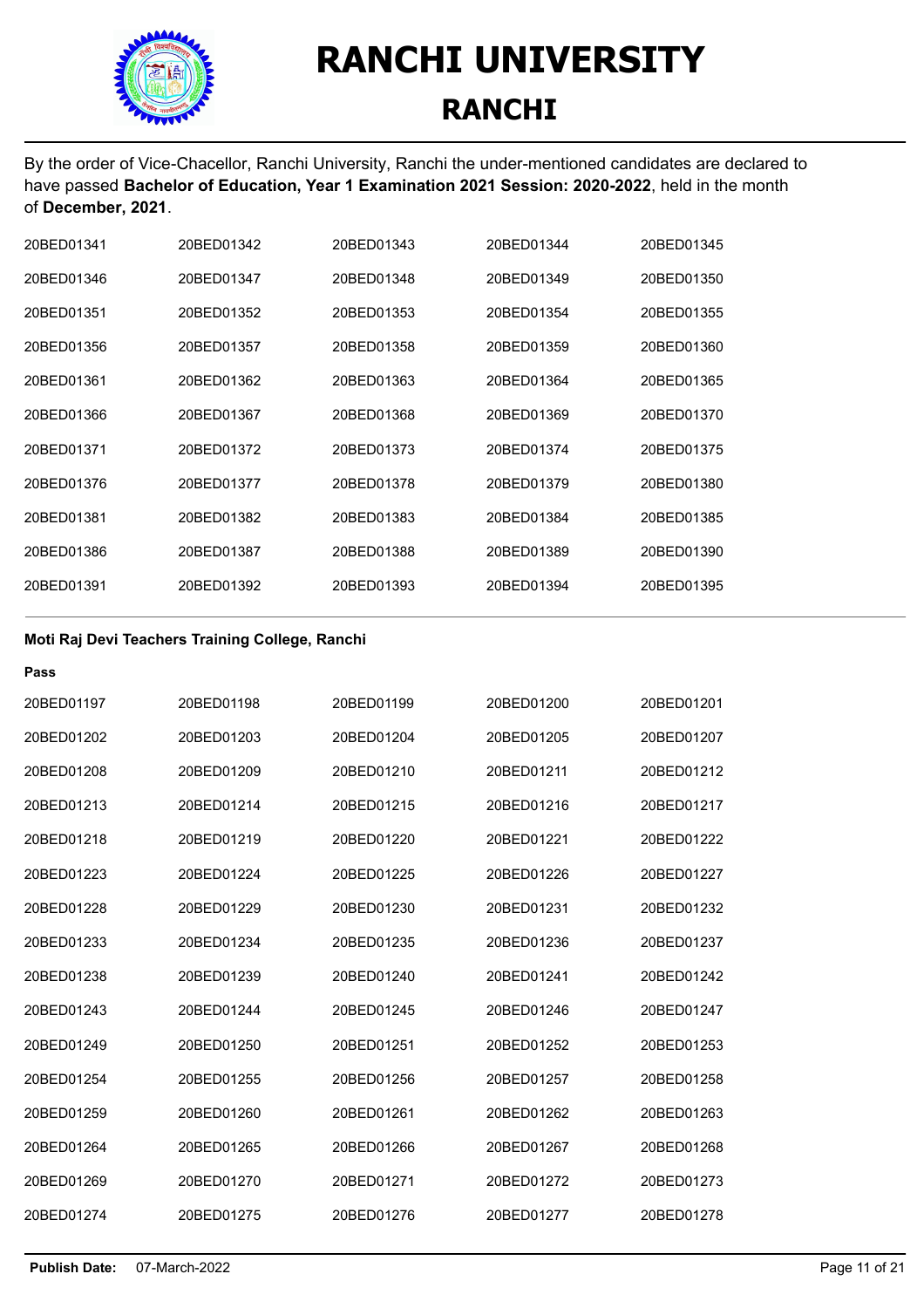

### **RANCHI**

By the order of Vice-Chacellor, Ranchi University, Ranchi the under-mentioned candidates are declared to have passed **Bachelor of Education, Year 1 Examination 2021 Session: 2020-2022**, held in the month of **December, 2021**.

| 20BED01279 | 20BED01280 | 20BED01281 | 20BED01282 | 20BED01283 |
|------------|------------|------------|------------|------------|
| 20BED01284 | 20BED01285 | 20BED01286 | 20BED01287 | 20BED01288 |
| 20BED01289 | 20BED01290 | 20BED01291 | 20BED01292 | 20BED01293 |
| 20BED01294 | 20BED01295 |            |            |            |

#### **N. N. Ghosh Sanatan Teachers Training College, Ranchi**

| 18BED01571      | 19BED00624 | 20BED01396 | 20BED01397 | 20BED01398 |
|-----------------|------------|------------|------------|------------|
| 20BED01399      | 20BED01400 | 20BED01401 | 20BED01402 | 20BED01403 |
| 20BED01404      | 20BED01405 | 20BED01406 | 20BED01407 | 20BED01408 |
| 20BED01409      | 20BED01410 | 20BED01411 | 20BED01412 | 20BED01413 |
| 20BED01414      | 20BED01415 | 20BED01416 | 20BED01417 | 20BED01418 |
| 20BED01419      | 20BED01420 | 20BED01421 | 20BED01422 | 20BED01423 |
| 20BED01424      | 20BED01425 | 20BED01426 | 20BED01428 | 20BED01429 |
| 20BED01430      | 20BED01431 | 20BED01432 | 20BED01433 | 20BED01434 |
| 20BED01436      | 20BED01437 | 20BED01439 | 20BED01440 | 20BED01441 |
| 20BED01442      | 20BED01443 | 20BED01444 | 20BED01445 | 20BED01446 |
| 20BED01447      | 20BED01448 | 20BED01449 | 20BED01450 | 20BED01451 |
| 20BED01452      | 20BED01453 | 20BED01454 | 20BED01455 | 20BED01456 |
| 20BED01457      | 20BED01458 | 20BED01459 | 20BED01460 | 20BED01461 |
| 20BED01462      | 20BED01463 | 20BED01464 | 20BED01465 | 20BED01466 |
| 20BED01467      | 20BED01468 | 20BED01469 | 20BED01470 | 20BED01471 |
| 20BED01472      | 20BED01473 | 20BED01474 | 20BED01475 | 20BED01476 |
| 20BED01477      | 20BED01478 | 20BED01479 | 20BED01480 | 20BED01481 |
| 20BED01482      | 20BED01483 | 20BED01484 | 20BED01485 | 20BED01487 |
| 20BED01488      | 20BED01489 | 20BED01491 | 20BED01492 | 20BED01493 |
| 20BED01494      | 20BED01495 |            |            |            |
| <b>Promoted</b> |            |            |            |            |
| 20BED01435      | 20BED01438 | 20BED01486 | 20BED01490 |            |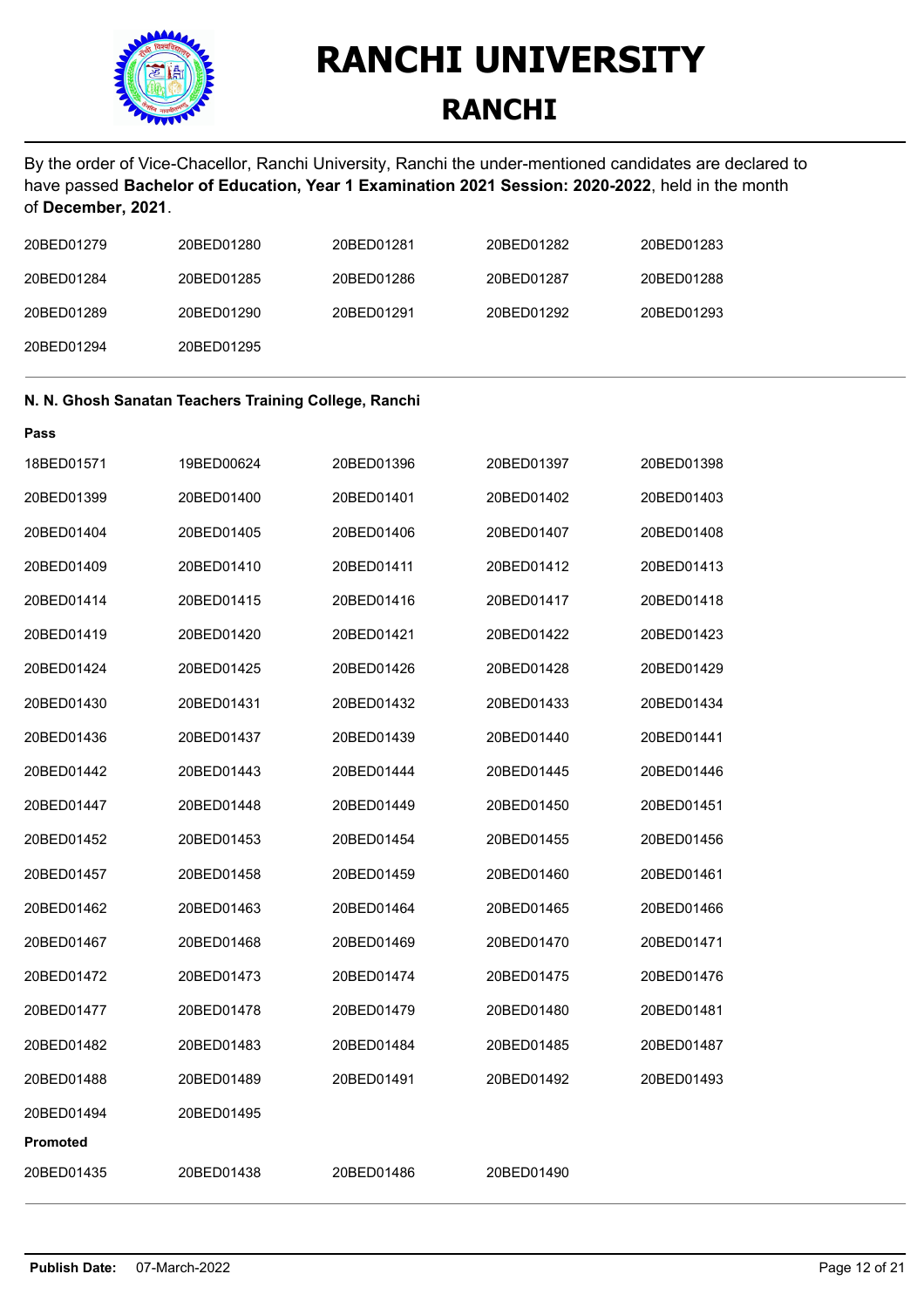

By the order of Vice-Chacellor, Ranchi University, Ranchi the under-mentioned candidates are declared to have passed **Bachelor of Education, Year 1 Examination 2021 Session: 2020-2022**, held in the month of **December, 2021**.

#### **Patel B.Ed. College, Ranchi**

| Pass       |            |            |            |            |
|------------|------------|------------|------------|------------|
| 20BED01497 | 20BED01499 | 20BED01500 | 20BED01501 | 20BED01502 |
| 20BED01503 | 20BED01504 | 20BED01505 | 20BED01506 | 20BED01507 |
| 20BED01508 | 20BED01509 | 20BED01510 | 20BED01511 | 20BED01512 |
| 20BED01513 | 20BED01514 | 20BED01515 | 20BED01516 | 20BED01517 |
| 20BED01518 | 20BED01519 | 20BED01520 | 20BED01521 | 20BED01522 |
| 20BED01523 | 20BED01524 | 20BED01525 | 20BED01526 | 20BED01527 |
| 20BED01528 | 20BED01529 | 20BED01530 | 20BED01531 | 20BED01532 |
| 20BED01533 | 20BED01534 | 20BED01535 | 20BED01536 | 20BED01537 |
| 20BED01538 | 20BED01539 | 20BED01540 | 20BED01541 | 20BED01542 |
| 20BED01543 | 20BED01544 | 20BED01545 | 20BED01546 | 20BED01547 |
| 20BED01548 | 20BED01549 | 20BED01550 | 20BED01551 | 20BED01552 |
| 20BED01553 | 20BED01554 | 20BED01555 | 20BED01556 | 20BED01557 |
| 20BED01558 | 20BED01559 | 20BED01560 | 20BED01561 | 20BED01562 |
| 20BED01563 | 20BED01565 | 20BED01566 | 20BED01567 | 20BED01568 |
| 20BED01569 | 20BED01570 | 20BED01571 | 20BED01572 | 20BED01573 |
| 20BED01574 | 20BED01575 | 20BED01576 | 20BED01577 | 20BED01578 |
| 20BED01579 | 20BED01580 | 20BED01581 | 20BED01582 | 20BED01583 |
| 20BED01584 | 20BED01585 | 20BED01586 | 20BED01587 | 20BED01588 |
| 20BED01589 | 20BED01590 | 20BED01591 | 20BED01592 | 20BED01593 |
| 20BED01594 | 20BED01595 |            |            |            |
| Promoted   |            |            |            |            |
| 20BED01496 | 20BED01498 |            |            |            |

### **R.T.C. B.Ed. College, Ranchi**

| 19BED01189 | 20BED01596 | 20BED01597 | 20BED01598 | 20BED01599 |
|------------|------------|------------|------------|------------|
| 20BED01600 | 20BED01602 | 20BED01603 | 20BED01605 | 20BED01606 |
| 20BED01607 | 20BED01608 | 20BED01609 | 20BED01610 | 20BED01611 |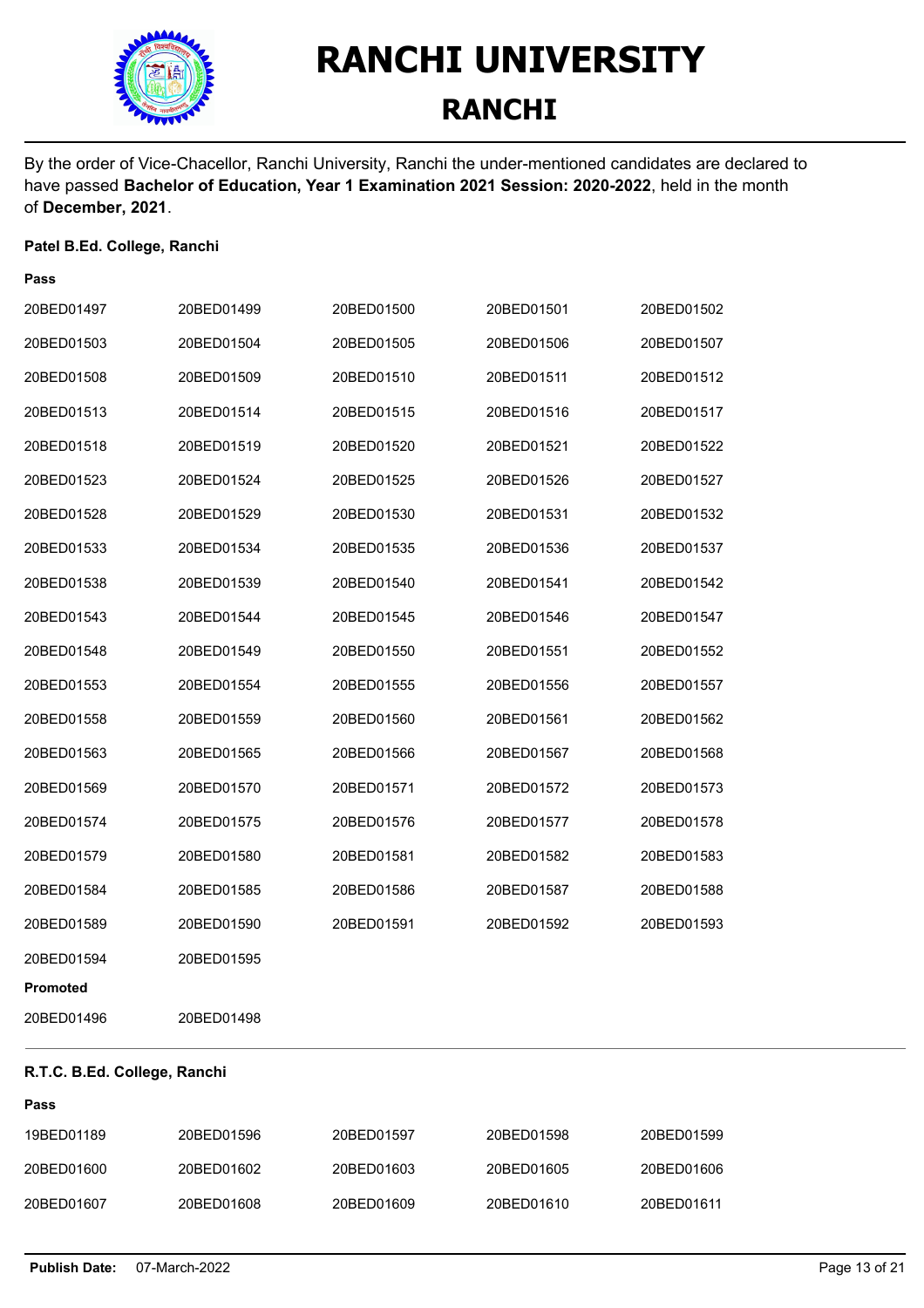

By the order of Vice-Chacellor, Ranchi University, Ranchi the under-mentioned candidates are declared to have passed **Bachelor of Education, Year 1 Examination 2021 Session: 2020-2022**, held in the month of **December, 2021**.

| 20BED01612      | 20BED01613 | 20BED01614 | 20BED01615 | 20BED01616 |
|-----------------|------------|------------|------------|------------|
| 20BED01617      | 20BED01618 | 20BED01619 | 20BED01620 | 20BED01621 |
| 20BED01622      | 20BED01623 | 20BED01624 | 20BED01625 | 20BED01626 |
| 20BED01627      | 20BED01628 | 20BED01629 | 20BED01630 | 20BED01631 |
| 20BED01632      | 20BED01633 | 20BED01634 | 20BED01635 | 20BED01636 |
| 20BED01637      | 20BED01638 | 20BED01639 | 20BED01640 | 20BED01641 |
| 20BED01642      | 20BED01643 | 20BED01644 | 20BED01645 | 20BED01646 |
| 20BED01647      | 20BED01648 | 20BED01649 | 20BED01650 | 20BED01651 |
| 20BED01652      | 20BED01653 | 20BED01654 | 20BED01655 | 20BED01656 |
| 20BED01657      | 20BED01658 | 20BED01659 | 20BED01660 | 20BED01661 |
| 20BED01662      | 20BED01663 | 20BED01664 | 20BED01665 | 20BED01666 |
| 20BED01667      | 20BED01668 | 20BED01669 | 20BED01670 | 20BED01671 |
| 20BED01672      | 20BED01673 | 20BED01674 | 20BED01675 | 20BED01676 |
| 20BED01677      | 20BED01678 | 20BED01679 | 20BED01680 | 20BED01681 |
| 20BED01682      | 20BED01683 | 20BED01685 | 20BED01686 | 20BED01687 |
| 20BED01688      | 20BED01689 | 20BED01690 | 20BED01691 | 20BED01692 |
| 20BED01693      | 20BED01694 | 20BED01695 |            |            |
| <b>Promoted</b> |            |            |            |            |
| 20BED01601      | 20BED01604 | 20BED01684 |            |            |

#### **Samarpandeep B.Ed. College, Ranchi**

| Pass       |            |            |            |            |
|------------|------------|------------|------------|------------|
| 18BED01799 | 20BED01696 | 20BED01697 | 20BED01698 | 20BED01699 |
| 20BED01700 | 20BED01701 | 20BED01702 | 20BED01703 | 20BED01704 |
| 20BED01705 | 20BED01706 | 20BED01707 | 20BED01708 | 20BED01709 |
| 20BED01710 | 20BED01711 | 20BED01712 | 20BED01713 | 20BED01714 |
| 20BFD01715 | 20BFD01716 | 20BFD01717 | 20BED01718 | 20BED01719 |
| 20BED01720 | 20BED01721 | 20BED01722 | 20BED01724 | 20BED01725 |
| 20BED01726 | 20BED01727 | 20BFD01728 | 20BED01729 | 20BED01730 |
| 20BED01731 | 20BED01732 | 20BED01733 | 20BED01734 | 20BED01735 |
|            |            |            |            |            |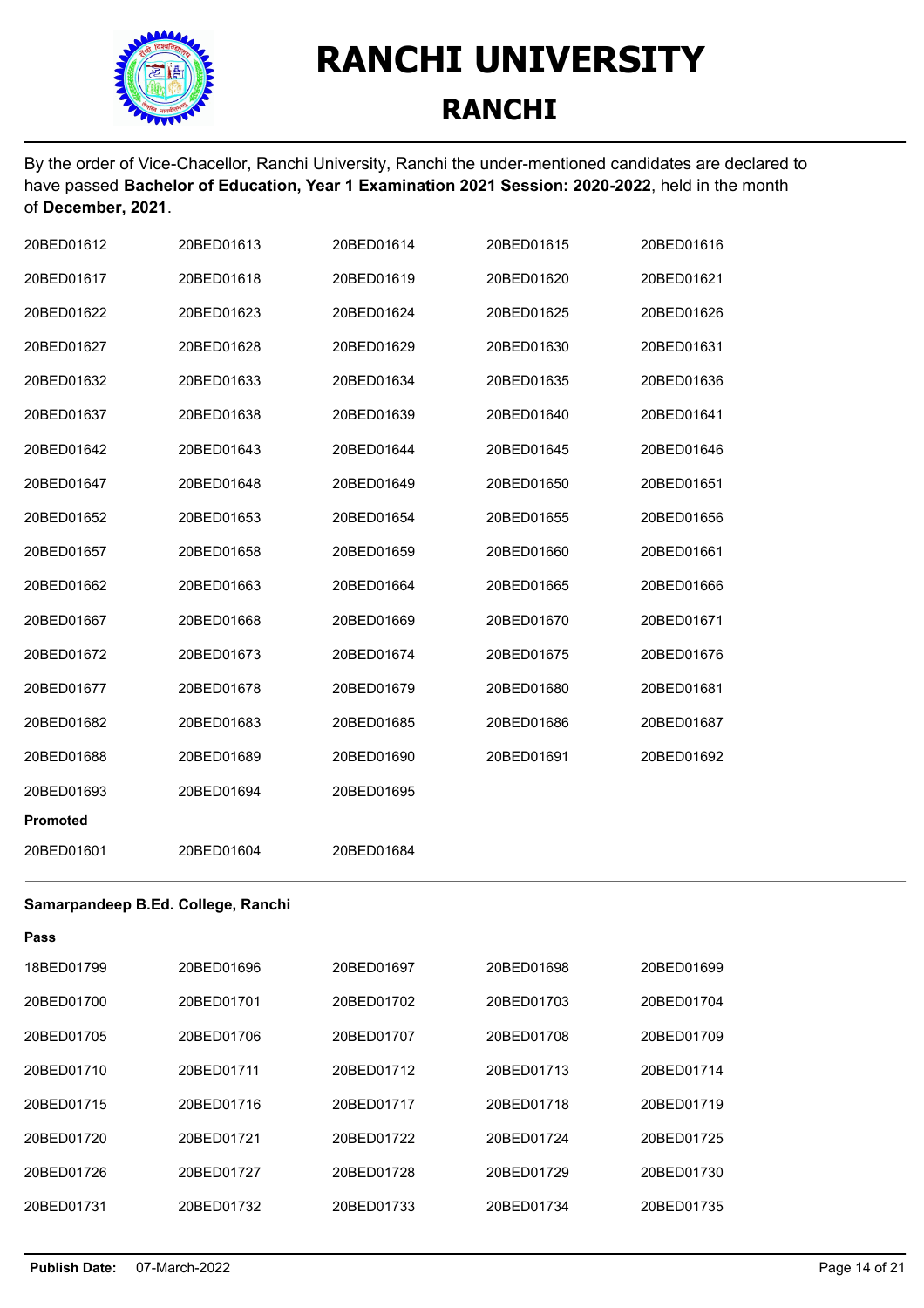

By the order of Vice-Chacellor, Ranchi University, Ranchi the under-mentioned candidates are declared to have passed **Bachelor of Education, Year 1 Examination 2021 Session: 2020-2022**, held in the month of **December, 2021**.

| 20BED01736 | 20BED01737 | 20BED01738 | 20BED01739 | 20BED01740 |
|------------|------------|------------|------------|------------|
| 20BED01741 | 20BED01742 | 20BED01743 | 20BED01744 | 20BED01745 |
| 20BED01746 | 20BED01747 | 20BED01748 | 20BED01749 | 20BED01750 |
| 20BED01751 | 20BED01752 | 20BED01753 | 20BED01754 | 20BED01755 |
| 20BED01756 | 20BED01757 | 20BED01758 | 20BED01759 | 20BED01760 |
| 20BFD01761 | 20BED01762 | 20BED01763 | 20BED01764 | 20BED01765 |
| 20BED01767 | 20BED01768 | 20BED01769 | 20BED01770 | 20BED01771 |
| 20BFD01772 | 20BED01773 | 20BED01774 | 20BED01775 | 20BED01776 |
| 20BED01777 | 20BED01778 | 20BED01779 | 20BED01780 | 20BED01781 |
| 20BED01782 | 20BED01783 | 20BED01784 | 20BED01785 | 20BED01786 |
| 20BED01787 | 20BED01788 | 20BED01789 | 20BED01790 | 20BED01791 |
| 20BED01792 | 20BED01793 | 20BED01794 | 20BED01795 |            |

#### **Sanghamitra Teacher Training College, Ranchi**

| 20BED01797 | 20BED01798 | 20BED01799 | 20BED01800 |
|------------|------------|------------|------------|
| 20BFD01802 | 20BED01803 | 20BED01804 | 20BED01805 |
| 20BED01807 | 20BED01808 | 20BED01809 | 20BED01810 |
| 20BED01812 | 20BED01813 | 20BED01814 | 20BED01815 |
| 20BED01817 | 20BED01818 | 20BED01819 | 20BED01820 |
| 20BED01822 | 20BED01823 | 20BED01824 | 20BED01825 |
| 20BED01827 | 20BED01828 | 20BED01829 | 20BED01830 |
| 20BED01832 | 20BED01833 | 20BED01834 | 20BED01835 |
| 20BED01837 | 20BED01838 | 20BED01839 | 20BED01840 |
| 20BED01842 | 20BED01843 | 20BED01844 | 20BED01845 |
| 20BED01847 | 20BED01848 | 20BED01849 | 20BED01850 |
| 20BED01852 | 20BED01853 | 20BED01854 | 20BED01855 |
| 20BED01857 | 20BED01858 | 20BED01859 | 20BED01860 |
| 20BED01862 | 20BED01863 | 20BED01864 | 20BED01865 |
| 20BED01867 | 20BED01868 | 20BED01869 | 20BED01870 |
|            |            |            |            |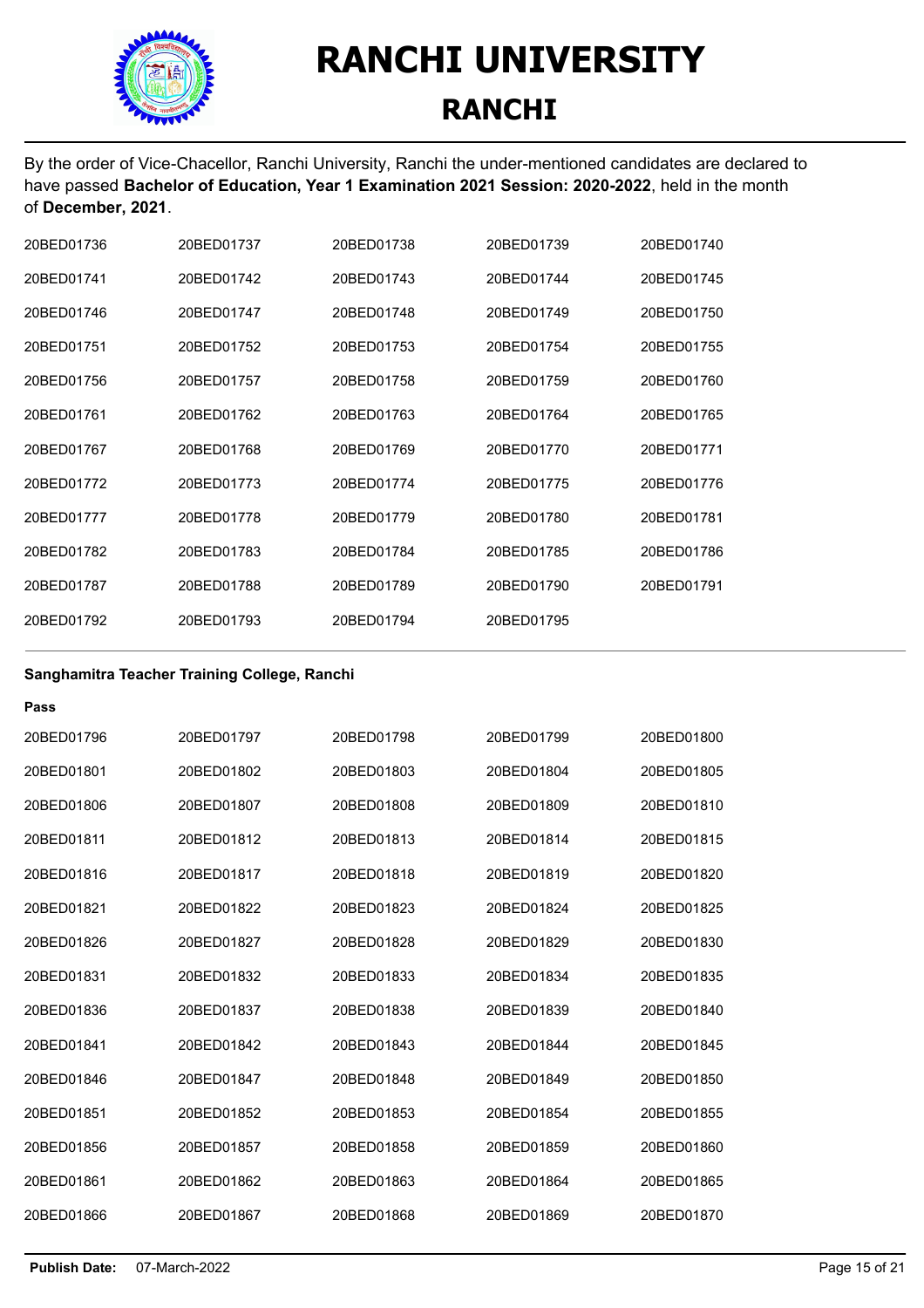

### **RANCHI**

By the order of Vice-Chacellor, Ranchi University, Ranchi the under-mentioned candidates are declared to have passed **Bachelor of Education, Year 1 Examination 2021 Session: 2020-2022**, held in the month of **December, 2021**.

| 20BED01871      | 20BED01872 | 20BED01873 | 20BED01874 | 20BED01875 |
|-----------------|------------|------------|------------|------------|
| 20BED01876      | 20BED01877 | 20BED01878 | 20BED01880 | 20BED01881 |
| 20BED01882      | 20BED01883 | 20BED01884 | 20BED01885 | 20BED01886 |
| 20BED01887      | 20BED01888 | 20BED01889 | 20BED01890 | 20BED01891 |
| 20BED01892      | 20BED01893 |            |            |            |
| <b>Promoted</b> |            |            |            |            |
| 20BED01879      |            |            |            |            |

#### **Santosh College of Teachers Training & Education, Ranchi**

| Pass       |            |            |            |            |
|------------|------------|------------|------------|------------|
| 20BED01894 | 20BED01895 | 20BED01896 | 20BED01897 | 20BED01898 |
| 20BED01899 | 20BED01900 | 20BED01901 | 20BED01902 | 20BED01903 |
| 20BED01904 | 20BED01905 | 20BED01906 | 20BED01907 | 20BED01908 |
| 20BED01909 | 20BED01910 | 20BED01911 | 20BED01912 | 20BED01913 |
| 20BED01914 | 20BED01915 | 20BED01916 | 20BED01917 | 20BED01918 |
| 20BED01919 | 20BED01920 | 20BED01921 | 20BED01922 | 20BED01923 |
| 20BED01924 | 20BED01925 | 20BED01926 | 20BED01927 | 20BED01928 |
| 20BED01929 | 20BED01930 | 20BED01931 | 20BED01932 | 20BED01933 |
| 20BED01934 | 20BED01935 | 20BED01936 | 20BED01937 | 20BED01938 |
| 20BED01939 | 20BED01940 | 20BED01941 | 20BED01942 | 20BED01943 |
| 20BED01944 | 20BED01945 | 20BED01946 | 20BED01947 | 20BED01948 |
| 20BED01949 | 20BED01950 | 20BED01951 | 20BED01952 | 20BED01953 |
| 20BED01954 | 20BED01955 | 20BED01956 | 20BED01957 | 20BED01958 |
| 20BED01959 | 20BED01960 | 20BED01961 | 20BED01962 | 20BED01963 |
| 20BED01964 | 20BED01965 | 20BED01966 | 20BED01967 | 20BED01968 |
| 20BED01969 | 20BED01970 | 20BED01971 | 20BED01972 | 20BED01973 |
| 20BED01974 | 20BED01975 | 20BED01977 | 20BED01979 | 20BED01980 |
| 20BED01981 | 20BED01982 | 20BED01983 | 20BED01984 | 20BED01985 |
| 20BED01986 | 20BED01987 | 20BED01988 | 20BED01989 | 20BED01990 |
| 20BED01991 | 20BED01992 | 20BED01993 |            |            |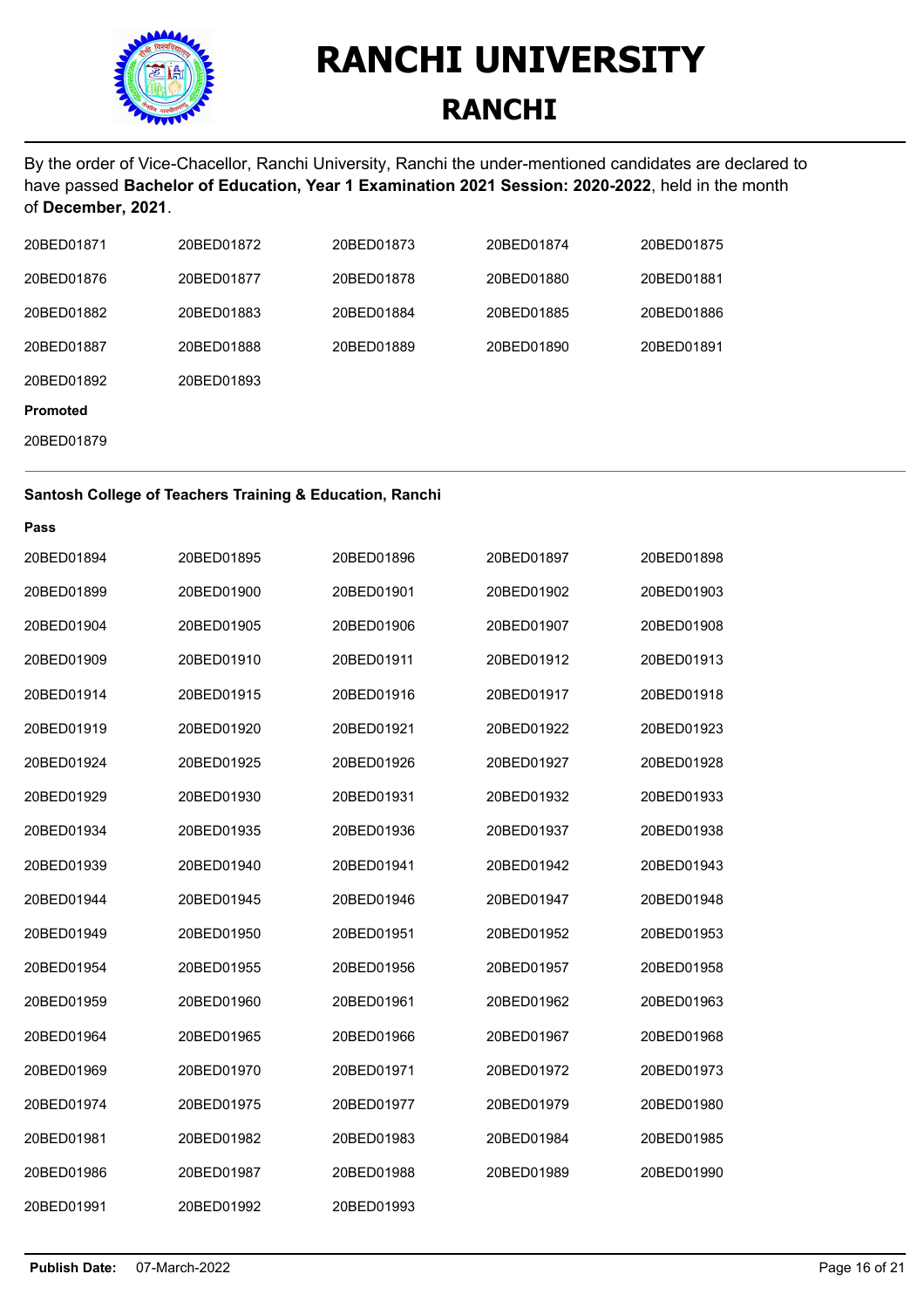

### **RANCHI**

By the order of Vice-Chacellor, Ranchi University, Ranchi the under-mentioned candidates are declared to have passed **Bachelor of Education, Year 1 Examination 2021 Session: 2020-2022**, held in the month of **December, 2021**.

#### **Promoted**

**Pass**

20BED01976

#### **Shaheed Sheikh Bhikhari College of Education, Ranchi**

| 19BED02100 | 20BED02244 | 20BED02245 | 20BED02246 | 20BED02247 |
|------------|------------|------------|------------|------------|
| 20BED02248 | 20BED02249 | 20BED02250 | 20BED02251 | 20BED02252 |
| 20BED02253 | 20BED02254 | 20BED02255 | 20BED02256 | 20BED02257 |
| 20BED02258 | 20BED02259 | 20BED02260 | 20BED02261 | 20BED02262 |
| 20BED02263 | 20BED02264 | 20BED02265 | 20BED02266 | 20BED02267 |
| 20BED02268 | 20BED02269 | 20BED02270 | 20BED02271 | 20BED02272 |
| 20BED02273 | 20BED02274 | 20BED02276 | 20BED02277 | 20BED02278 |
| 20BED02279 | 20BED02280 | 20BED02281 | 20BED02282 | 20BED02283 |
| 20BED02284 | 20BED02285 | 20BED02286 | 20BED02287 | 20BED02288 |
| 20BED02289 | 20BED02290 | 20BED02291 | 20BED02292 | 20BED02293 |
| 20BED02294 | 20BED02295 | 20BED02296 | 20BED02297 | 20BED02298 |
| 20BED02299 | 20BED02300 | 20BED02301 | 20BED02302 | 20BED02303 |
| 20BED02304 | 20BED02305 | 20BED02306 | 20BED02307 | 20BED02308 |
| 20BED02309 | 20BED02310 | 20BED02311 | 20BED02312 | 20BED02313 |
| 20BED02314 | 20BED02315 | 20BED02316 | 20BED02317 | 20BED02318 |
| 20BED02319 | 20BED02320 | 20BED02321 | 20BED02322 | 20BED02323 |
| 20BED02324 | 20BED02325 | 20BED02326 | 20BED02328 | 20BED02329 |
| 20BED02330 | 20BED02331 | 20BED02332 | 20BED02333 | 20BED02334 |
| 20BED02335 | 20BED02336 | 20BED02337 | 20BED02338 | 20BED02339 |
| 20BED02340 | 20BED02341 | 20BED02342 | 20BED02343 |            |

#### **Shaswat Institute of Teachers Education, Ranchi**

| 20BED01994 | 20BED01995 | 20BED01996 | 20BED01997 | 20BED01998 |
|------------|------------|------------|------------|------------|
| 20BED01999 | 20BED02000 | 20BED02001 | 20BED02002 | 20BED02003 |
| 20BED02004 | 20BED02005 | 20BED02006 | 20BED02007 | 20BED02008 |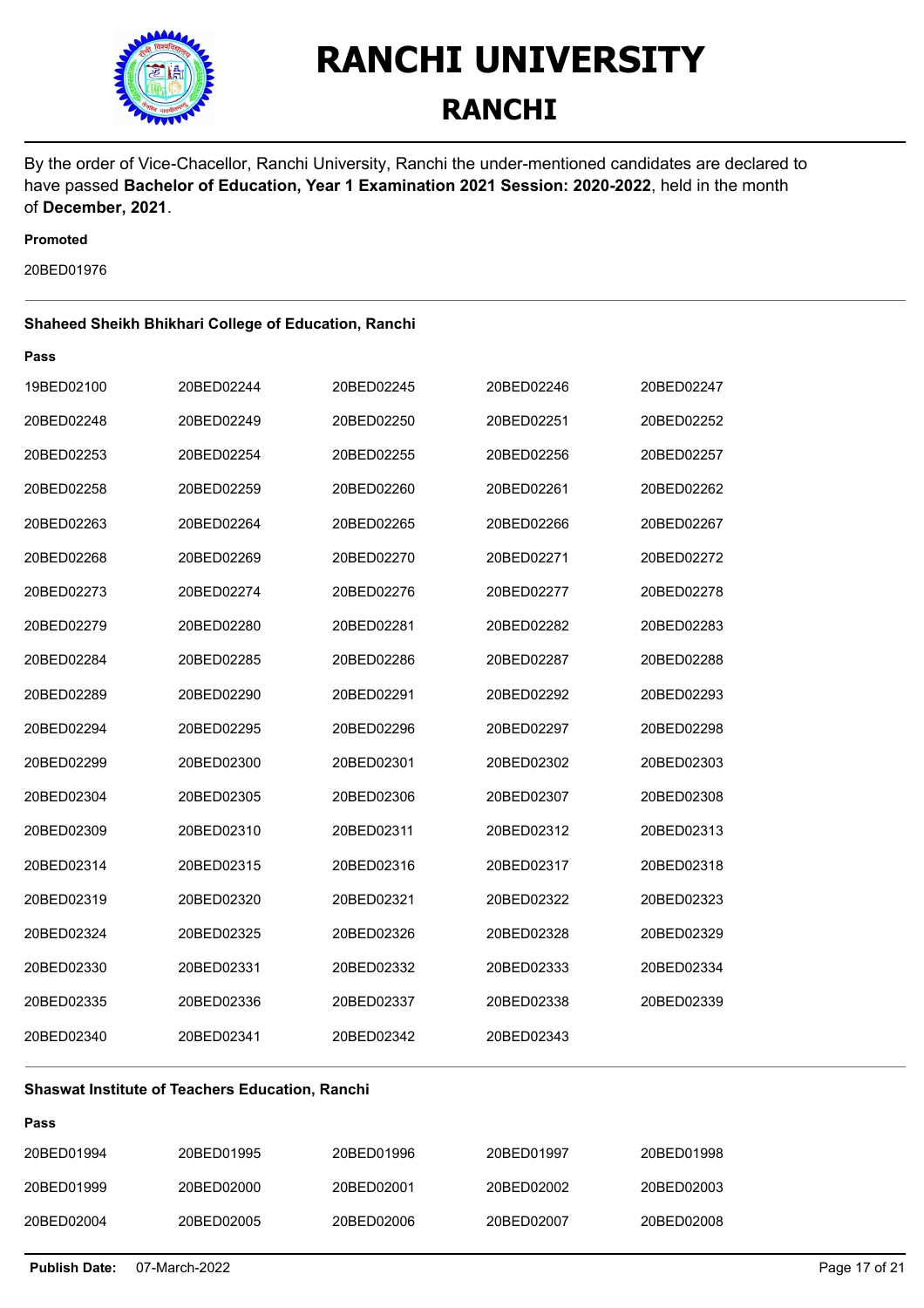

By the order of Vice-Chacellor, Ranchi University, Ranchi the under-mentioned candidates are declared to have passed **Bachelor of Education, Year 1 Examination 2021 Session: 2020-2022**, held in the month of **December, 2021**.

| 20BED02009      | 20BED02010 | 20BED02011 | 20BED02012 | 20BED02013 |
|-----------------|------------|------------|------------|------------|
| 20BED02014      | 20BED02015 | 20BED02016 | 20BED02017 | 20BED02018 |
| 20BED02019      | 20BED02020 | 20BED02021 | 20BED02022 | 20BED02023 |
| 20BED02024      | 20BED02025 | 20BED02026 | 20BED02027 | 20BED02028 |
| 20BED02029      | 20BED02031 | 20BED02032 | 20BED02033 | 20BED02034 |
| 20BED02035      | 20BED02036 | 20BED02037 | 20BED02038 | 20BED02039 |
| 20BED02040      | 20BED02041 | 20BED02042 | 20BED02043 | 20BED02044 |
| 20BED02045      | 20BED02046 | 20BED02047 | 20BED02048 | 20BED02049 |
| 20BED02050      | 20BED02051 | 20BED02052 | 20BED02053 | 20BED02054 |
| 20BED02055      | 20BED02056 | 20BED02057 | 20BED02058 | 20BED02059 |
| 20BED02060      | 20BED02061 | 20BED02062 | 20BED02063 | 20BED02064 |
| 20BED02065      | 20BED02066 | 20BED02067 | 20BED02068 | 20BED02069 |
| 20BED02070      | 20BED02071 | 20BED02072 | 20BED02073 | 20BED02074 |
| 20BED02075      | 20BED02076 | 20BED02077 | 20BED02078 | 20BED02079 |
| 20BED02080      | 20BED02081 | 20BED02082 | 20BED02083 | 20BED02084 |
| 20BED02085      | 20BED02086 | 20BED02087 | 20BED02088 | 20BED02089 |
| 20BED02090      | 20BED02091 | 20BED02092 | 20BED02093 |            |
| <b>Promoted</b> |            |            |            |            |
| 20BED02030      |            |            |            |            |

#### **Shine A. R. Ansari Instt. of Health Edu. & Research Centre, Ranchi**

| Pass       |            |            |            |            |
|------------|------------|------------|------------|------------|
| 19BED01661 | 20BED02095 | 20BED02096 | 20BED02097 | 20BED02098 |
| 20BED02099 | 20BED02100 | 20BFD02101 | 20BED02102 | 20BED02103 |
| 20BED02104 | 20BED02105 | 20BED02106 | 20BED02107 | 20BED02108 |
| 20BED02109 | 20BED02110 | 20BFD02111 | 20BFD02112 | 20BFD02113 |
| 20BFD02114 | 20BFD02115 | 20BFD02116 | 20BFD02117 | 20BED02118 |
| 20BED02119 | 20BED02120 | 20BED02121 | 20BED02122 | 20BED02123 |
| 20BFD02124 | 20BFD02125 | 20BFD02126 | 20BFD02127 | 20BED02128 |
| 20BED02129 | 20BED02130 | 20BED02131 | 20BED02132 | 20BED02133 |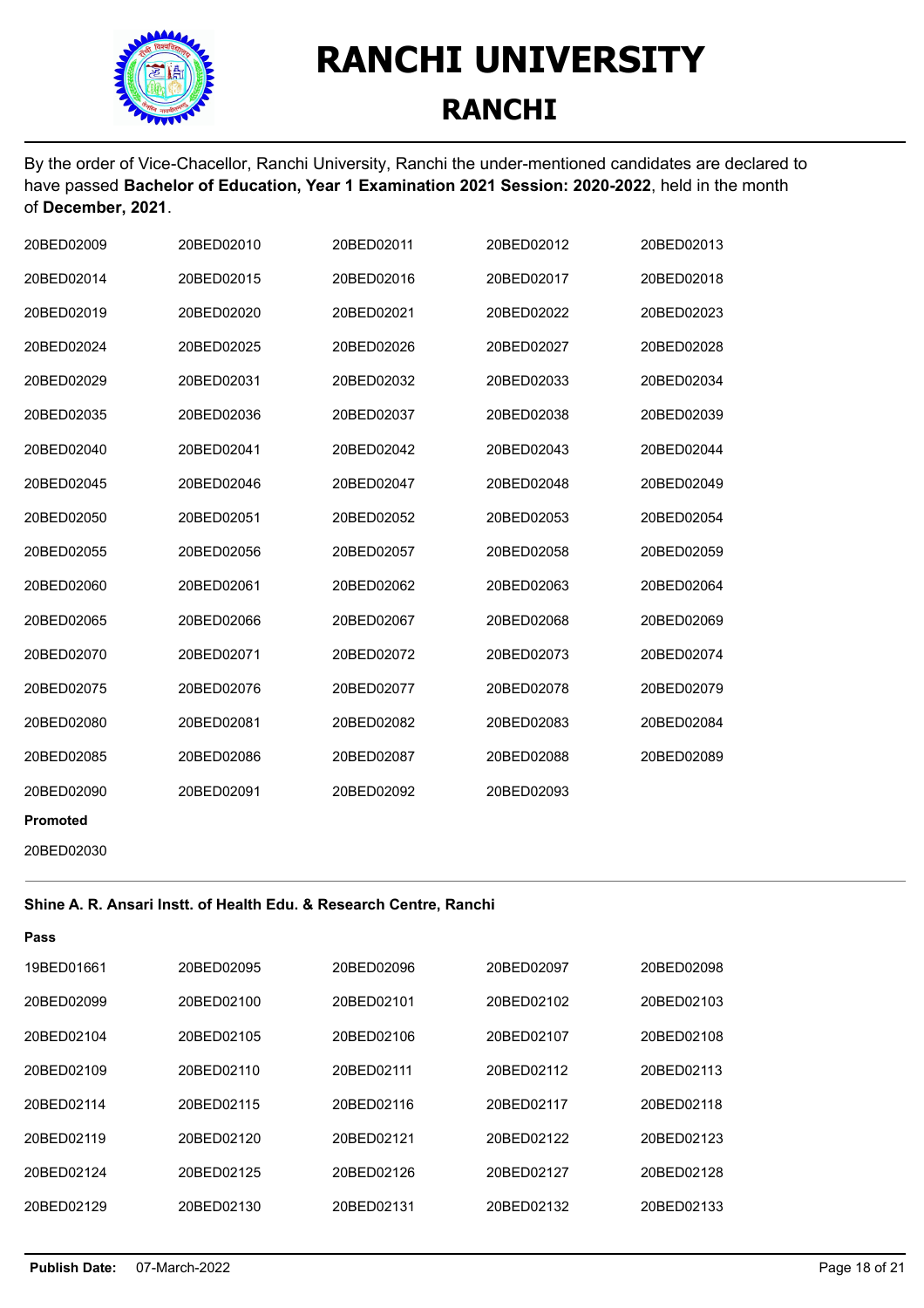

By the order of Vice-Chacellor, Ranchi University, Ranchi the under-mentioned candidates are declared to have passed **Bachelor of Education, Year 1 Examination 2021 Session: 2020-2022**, held in the month of **December, 2021**.

| 20BFD02134      | 20BFD02135 | 20BFD02136 | 20BFD02137 | 20BFD02138 |
|-----------------|------------|------------|------------|------------|
| 20BFD02139      | 20BFD02140 | 20BED02141 | 20BED02142 | 20BED02143 |
| 20BFD02144      | 20BFD02145 | 20BFD02146 | 20BFD02147 | 20BFD02148 |
| 20BED02149      | 20BED02150 | 20BED02151 | 20BED02152 | 20BED02153 |
| 20BFD02154      | 20BFD02155 | 20BED02156 | 20BED02157 | 20BED02158 |
| 20BED02159      | 20BED02160 | 20BED02161 | 20BED02162 | 20BED02163 |
| 20BFD02164      | 20BED02165 | 20BED02166 | 20BED02167 | 20BED02168 |
| 20BFD02169      | 20BFD02170 | 20BFD02171 | 20BFD02172 | 20BFD02173 |
| 20BFD02174      | 20BFD02175 | 20BED02176 | 20BED02177 | 20BED02178 |
| 20BFD02179      | 20BFD02180 | 20BED02181 | 20BED02182 | 20BED02183 |
| 20BED02184      | 20BED02185 | 20BED02186 | 20BED02187 | 20BED02188 |
| 20BFD02189      | 20BED02190 | 20BED02191 | 20BFD02193 |            |
| <b>Promoted</b> |            |            |            |            |

20BED02094

#### **Sri Ram Teachers Training College, Ranchi**

| Pass            |            |            |            |            |
|-----------------|------------|------------|------------|------------|
| 20BED02194      | 20BED02195 | 20BED02196 | 20BED02197 | 20BED02198 |
| 20BED02199      | 20BED02200 | 20BED02201 | 20BED02203 | 20BED02204 |
| 20BED02205      | 20BED02206 | 20BED02207 | 20BED02208 | 20BED02209 |
| 20BED02211      | 20BED02212 | 20BED02213 | 20BED02214 | 20BED02215 |
| 20BED02216      | 20BED02217 | 20BED02218 | 20BED02219 | 20BED02220 |
| 20BED02221      | 20BED02222 | 20BED02223 | 20BED02224 | 20BED02225 |
| 20BED02226      | 20BED02227 | 20BED02228 | 20BED02230 | 20BED02231 |
| 20BED02232      | 20BED02233 | 20BED02234 | 20BED02235 | 20BED02236 |
| 20BED02237      | 20BED02238 | 20BED02240 | 20BED02241 | 20BED02242 |
| 20BED02243      |            |            |            |            |
| <b>Promoted</b> |            |            |            |            |
| 20BED02210      |            |            |            |            |

#### **Uday Memorial B.Ed. College, Ranchi**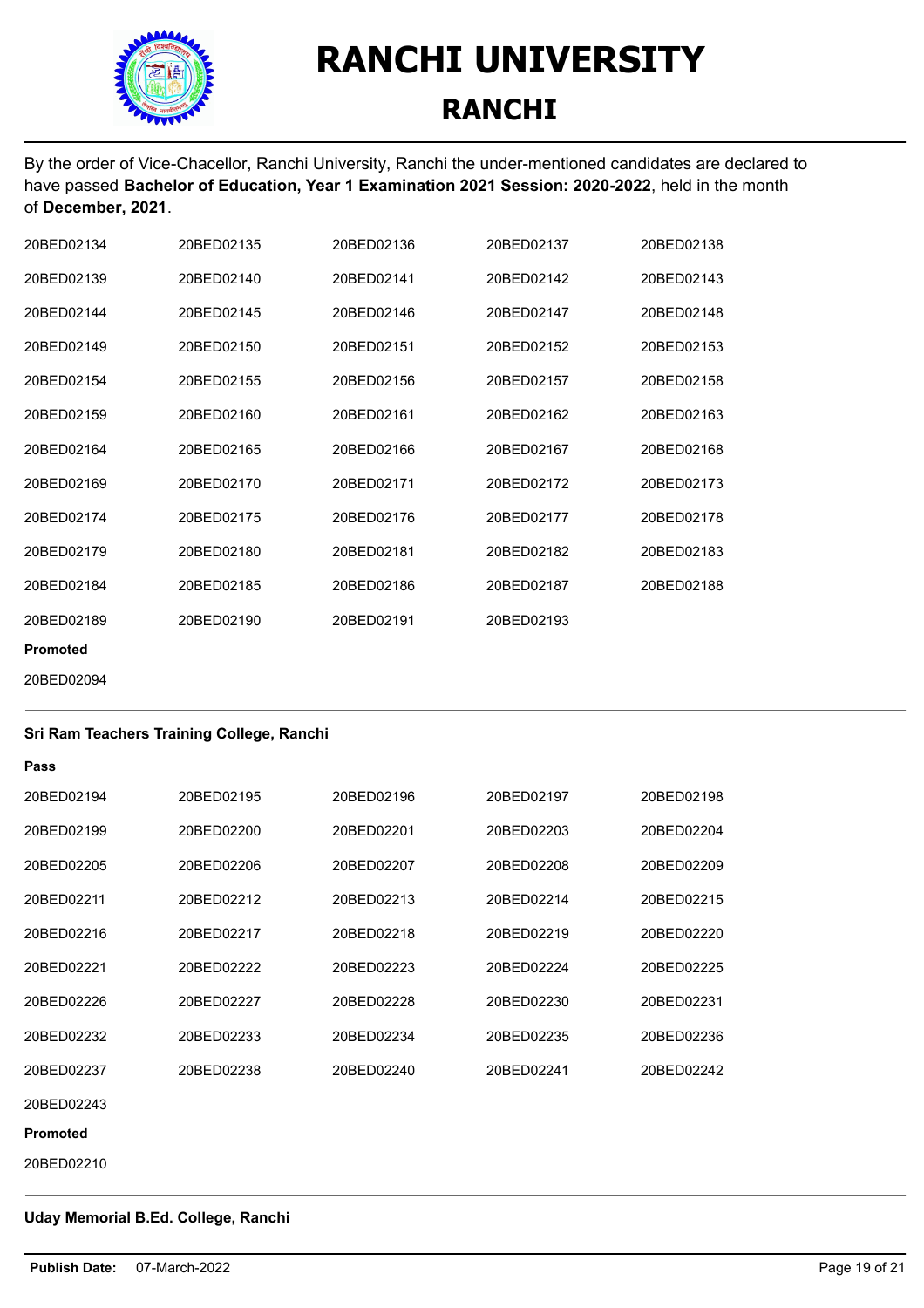

**Pass**

### **RANCHI UNIVERSITY RANCHI**

By the order of Vice-Chacellor, Ranchi University, Ranchi the under-mentioned candidates are declared to have passed **Bachelor of Education, Year 1 Examination 2021 Session: 2020-2022**, held in the month of **December, 2021**.

| 19BED01580 | 20BED02344 | 20BED02345 | 20BED02346 | 20BED02347 |
|------------|------------|------------|------------|------------|
| 20BED02348 | 20BED02349 | 20BED02350 | 20BED02351 | 20BED02352 |
| 20BED02353 | 20BED02354 | 20BED02355 | 20BED02356 | 20BED02357 |
| 20BED02358 | 20BED02359 | 20BED02360 | 20BED02361 | 20BED02362 |
| 20BED02363 | 20BED02364 | 20BED02365 | 20BED02366 | 20BED02367 |
| 20BED02368 | 20BED02369 | 20BED02370 | 20BED02371 | 20BED02372 |
| 20BED02373 | 20BED02374 | 20BED02375 | 20BED02376 | 20BED02377 |
| 20BED02378 | 20BED02379 | 20BED02380 | 20BED02381 | 20BED02382 |
| 20BED02383 | 20BED02384 | 20BED02385 | 20BED02386 | 20BED02387 |
| 20BED02388 | 20BED02389 | 20BED02390 | 20BED02391 | 20BED02392 |
| 20BED02394 | 20BED02395 | 20BED02396 | 20BED02397 | 20BED02398 |
| 20BED02399 | 20BED02400 | 20BED02401 | 20BED02402 | 20BED02403 |
| 20BED02404 | 20BED02405 | 20BED02406 | 20BED02407 | 20BED02408 |
| 20BED02409 | 20BED02410 | 20BED02411 | 20BED02412 | 20BED02413 |
| 20BED02414 | 20BED02415 | 20BED02416 | 20BED02417 | 20BED02418 |
| 20BED02419 | 20BED02420 | 20BED02421 | 20BED02422 | 20BED02423 |
| 20BED02424 | 20BED02425 | 20BED02426 | 20BED02427 | 20BED02428 |
| 20BED02429 | 20BED02430 | 20BED02431 | 20BED02432 | 20BED02433 |
| 20BED02434 | 20BED02435 | 20BED02436 | 20BED02437 | 20BED02438 |
| 20BED02439 | 20BED02440 | 20BED02441 | 20BED02442 | 20BED02443 |
| Promoted   |            |            |            |            |

20BED02393

**Pass**

#### **Ursuline Womens Teachers Training College, Lohardaga**

| 20BED02444 | 20BED02445 | 20BED02446 | 20BED02447 | 20BED02448 |
|------------|------------|------------|------------|------------|
| 20BED02449 | 20BED02450 | 20BED02451 | 20BED02452 | 20BED02453 |
| 20BED02454 | 20BED02455 | 20BED02456 | 20BED02457 | 20BED02458 |
| 20BED02459 | 20BED02460 | 20BED02461 | 20BED02462 | 20BED02463 |
|            |            |            |            |            |